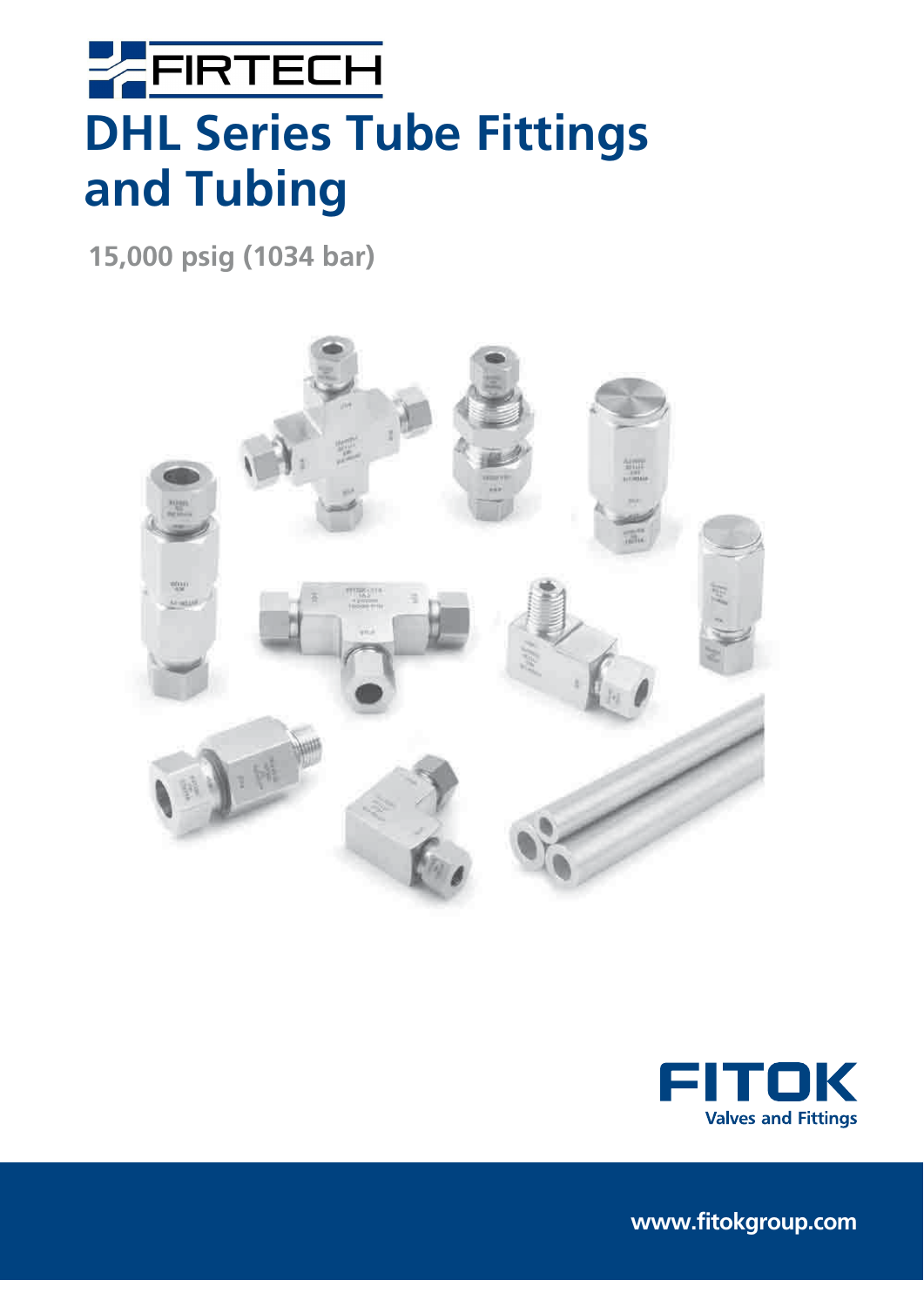## **Contents**

## **Tube Fittings**

| <b>TUDE FITTINGS</b>          | 1 |
|-------------------------------|---|
| Nuts - N                      |   |
|                               |   |
| Front Ferrules - FF           | 2 |
|                               |   |
|                               | 2 |
| Rear Ferrules - RF            |   |
|                               |   |
|                               | 2 |
| Plugs - TP                    |   |
|                               | 2 |
| Caps - TC                     |   |
|                               |   |
| Unions - U                    | 2 |
|                               |   |
| Murr                          | 3 |
| Reducing Unions - U           |   |
| mun                           |   |
| <b>Bulkhead Unions - BU</b>   | 3 |
|                               |   |
|                               | 3 |
| <b>Male Connectors - CM</b>   |   |
|                               |   |
| <b>Female Connectors - CF</b> | 4 |
|                               |   |
|                               | 5 |
| <b>Union Elbows - LU</b>      |   |
| $\blacksquare$                |   |
|                               | 5 |

| Union Reducing Elbows - LU<br>m    |    |
|------------------------------------|----|
|                                    | 5  |
| Male Elbows - LM                   |    |
|                                    | 6  |
| <b>Union Tees - TTT</b>            |    |
|                                    | 6  |
| Male Branch Tees - TTM             |    |
|                                    | 7  |
| <b>Union Crosses - C</b>           |    |
| <b>ATT</b><br>D                    | 7  |
| Reducers - R                       |    |
|                                    | 8  |
| Port Connectors - P                |    |
|                                    | 8  |
| Adapters - AM                      |    |
|                                    | 9. |
| <b>Ordering Number Description</b> |    |
|                                    | 10 |
| <b>Tubing</b>                      | 11 |
|                                    |    |
| <b>Installation Instructions</b>   | 13 |
| <b>Tools and Accessories</b>       |    |
|                                    | 15 |

**FITOK**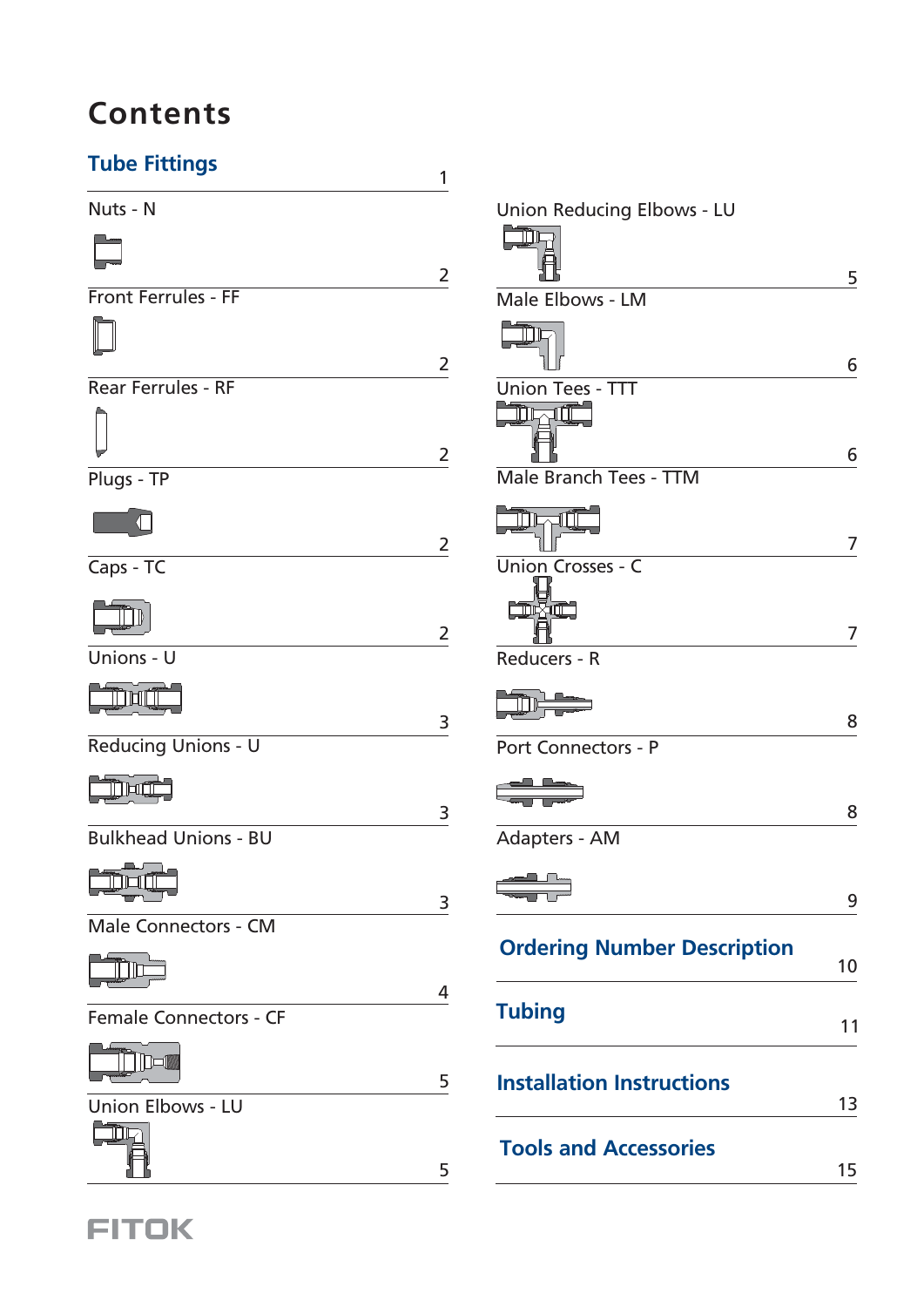

## **Tube Fittings**

### **Features**

- Working pressure up to 15,000 psig (1034 bar) ◎
- © Double ferrules to compress sleeve
- ◎ Easy and quick connection to DHL Series tubing
- $\circledcirc$  Tubing sizes available in 1/8", 1/4", 3/8", 1/2", 9/16" and 3/4"
- © High tensile 316 Stainless Steel as raw material
- $\circledcirc$  Nut threads coated with molybdenum disulfide-based lubricant to minimize the friction
- Every fitting marked with size, material and heat number ◎
- Long tube-support area to improve vibration resistance and line loads ◎
- 4:1 safety factor ◎

## **Standard Materials of Construction**

| Component     | <b>Material</b>     | <b>Specification</b> |
|---------------|---------------------|----------------------|
| Body, ferrule | 316 stainless steel | ASTM A479            |
| Nut           | 316 stainless steel | ASTM A479            |

*Wetted components listed in italics.*

## **Working Pressure**

◎ Working pressure is determined by the lowest working pressure of the ends.

### **Tube Ends**

The working pressure of the tube ends at ambient temperature is determined by the working pressure of the FITOK tubing used. For details, please refer to **"Working Pressure of Tubing"** on A-14.

### **Heavy-Duty Stud Ends (SAE J1926-2)**

Working pressure for heavy-duty end connections listed in this Catalog is rated to 10,000 psig (690 bar).

### **NPT Ends**

| <b>NPT Size</b><br>in. | <b>Working Pressure</b><br>psig (bar) |
|------------------------|---------------------------------------|
| 1/8                    |                                       |
| 1/4                    | 15,000 (1034)                         |
| 3/8                    |                                       |
| 1/2                    |                                       |
| 3/4                    | 10,000 (690)                          |
|                        |                                       |

## **Working Temperature**

| <b>Connection Type</b>             | Working Temperature Range, °F (°C) |
|------------------------------------|------------------------------------|
| Tube Ends                          | -325 to 800 (-198 to 427)          |
| Heavy-Duty Stud Ends (SAE J1926-2) | 0 to 400 (-17.8 to 204)            |
| NPT Fnds                           | -325 to 400 (-198 to 204)          |



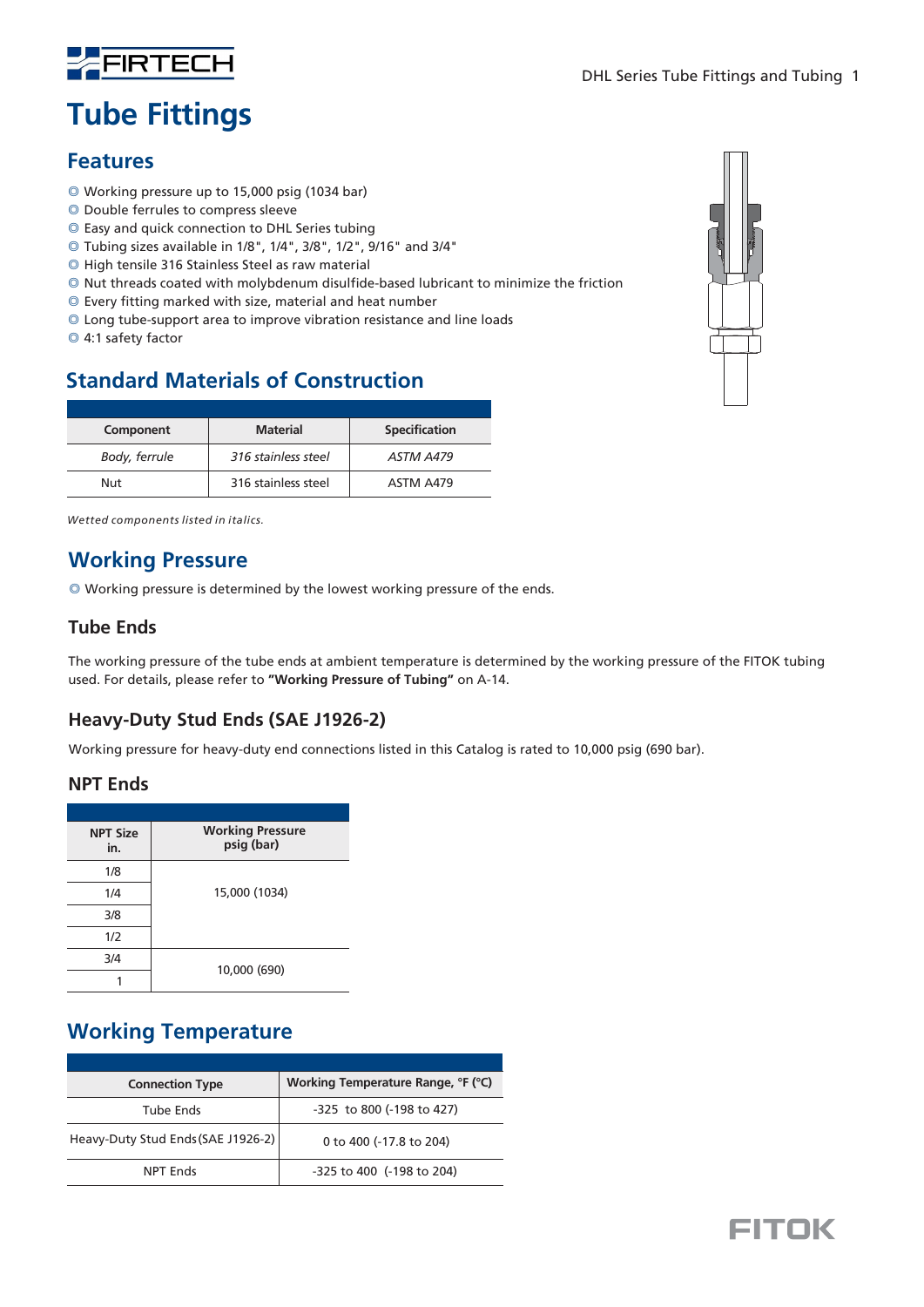### **Nuts**



| <b>Tube</b>      |                       |                         |
|------------------|-----------------------|-------------------------|
| T - Tube<br>O.D. | Ordering              | Dimensions,<br>in. (mm) |
| in.              | <b>Number</b>         | G                       |
| 1/8              | SS-N-DHI <sub>2</sub> | 0.37(9.5)               |
| 1/4              | SS-N-DHI4             | 0.63(15.9)              |
| 3/8              | SS-N-DHI 6            | 0.75(19.1)              |
| 1/2              | SS-N-DHL8             | 0.94(23.8)              |
| 9/16             | SS-N-DHL9             | 1.06(27.0)              |
| 3/4              | SS-N-DHL12            | 1.38 (34.9)             |

## **Front Ferrules**



| <b>Tube</b>            |                        |
|------------------------|------------------------|
| T - Tube<br>O.D.<br>in | Ordering<br>Number     |
| 1/8                    | SS-FF-DHI <sub>2</sub> |
| 1/4                    | SS-FF-DHL4             |
| 3/8                    | SS-FF-DHI 6            |
| 1/2                    | SS-FF-DHL8             |
| 9/16                   | SS-FF-DHL9             |
| 3/4                    | SS-FF-DHL12            |

## **Rear Ferrules**

 $\mathord{\vdash}$ 

| <b>Tube</b>             |                           |
|-------------------------|---------------------------|
| T - Tube<br>O.D.<br>in. | Ordering<br><b>Number</b> |
| 1/8                     | SS-RF-DHI <sub>2</sub>    |
| 1/4                     | SS-RF-DHI4                |
| 3/8                     | SS-RF-DHI 6               |
| 1/2                     | SS-RF-DHI 8               |
| 9/16                    | SS-RF-DHL9                |
| 3/4                     | SS-RF-DHI 12              |
|                         |                           |

FIRTECH

## **Plugs**



| <b>Tube</b>                  |                        |                      |
|------------------------------|------------------------|----------------------|
| T - Tube<br>Ordering<br>0.D. |                        | Dimensions, in. (mm) |
| in.                          | <b>Number</b>          | L                    |
| 1/8                          | SS-TP-DHI <sub>2</sub> | 0.95(24.2)           |
| 1/4                          | SS-TP-DHL4             | 1.20(30.4)           |
| 3/8                          | SS-TP-DHL6             | 1.19(30.2)           |
| 1/2                          | SS-TP-DHL8             | 1.36(34.6)           |
| 9/16                         | SS-TP-DHL9             | 1.73(44.0)           |
| 3/4                          | SS-TP-DHL12            | 2.30(58.3)           |

## **Caps**



| <b>Tube</b>      |               |             |            |                      |            |
|------------------|---------------|-------------|------------|----------------------|------------|
| T - Tube<br>O.D. | Ordering      |             |            | Dimensions, in. (mm) |            |
| in.              | <b>Number</b> |             | C          | F                    | G          |
| 1/8              | SS-TC-DHL2    | 1.22(31.1)  | 1.07(27.2) | 0.50(12.7)           | 0.37(9.5)  |
| 1/4              | SS-TC-DHL4    | 1.70(43.1)  | 1.38(35.2) | 0.63(15.9)           | 0.63(15.9) |
| 3/8              | SS-TC-DHL6    | 1.76 (44.8) | 1.42(36.1) | 0.75(19.1)           | 0.75(19.1) |
| 1/2              | SS-TC-DHL8    | 2.03(51.6)  | 1.56(39.6) | 1.00(25.4)           | 0.94(23.8) |
| 9/16             | SS-TC-DHL9    | 2.47(62.8)  | 1.93(49.0) | 1.13(28.6)           | 1.06(27.0) |
| 3/4              | SS-TC-DHL12   | 3.22(81.9)  | 2.49(63.3) | 1.50(38.1)           | 1.38(34.9) |

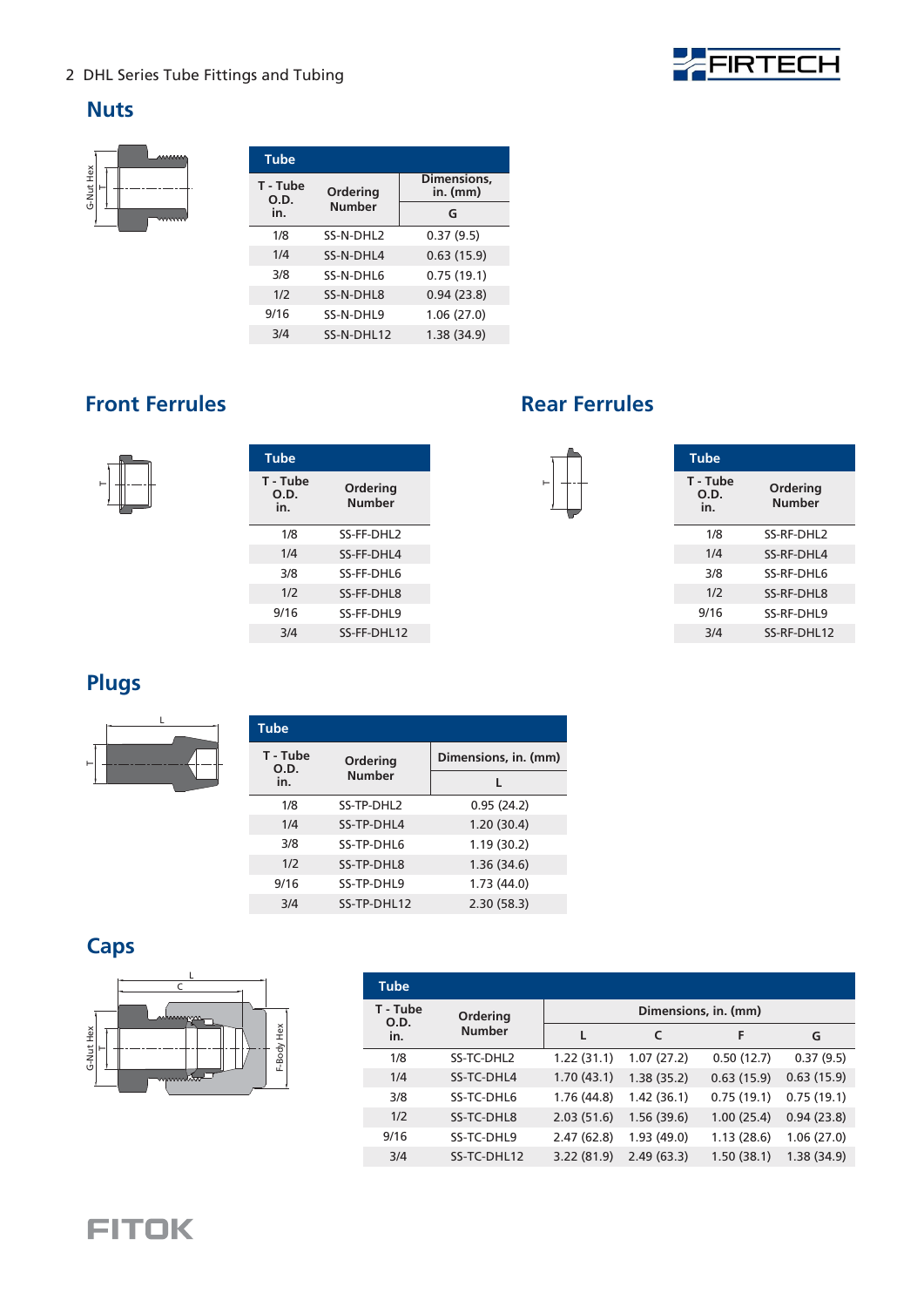

## **Unions**



| Tube             |               |                                                                         |                          |                      |                                       |           |
|------------------|---------------|-------------------------------------------------------------------------|--------------------------|----------------------|---------------------------------------|-----------|
| T - Tube<br>O.D. | Ordering      |                                                                         |                          | Dimensions, in. (mm) |                                       |           |
| in.              | <b>Number</b> | L                                                                       | C                        | E                    | F                                     | G         |
| 1/8              | SS-U-DHL2     | $2.45(62.2)$ 1.07 (27.2)                                                |                          |                      | $0.09(2.4)$ 0.50 (12.7)               | 0.37(9.5) |
| 1/4              | SS-U-DHL4     | $3.00(76.2)$ 1.38 (35.2)                                                |                          |                      | $0.19(4.8)$ $0.63(15.9)$ $0.63(15.9)$ |           |
| 3/8              | SS-U-DHL6     |                                                                         | 3.07 (77.9) 1.42 (36.1)  |                      | $0.25(6.4)$ $0.75(19.1)$ $0.75(19.1)$ |           |
| 1/2              | SS-U-DHI 8    |                                                                         | $3.36(85.4)$ 1.56 (39.6) |                      | $0.37(9.5)$ 1.00 (25.4) 0.94 (23.8)   |           |
| 9/16             | SS-U-DHI9     | 4.11 (104.4) 1.93 (49.0) 0.41 (10.4) 1.13 (28.6) 1.06 (27.0)            |                          |                      |                                       |           |
| 3/4              |               | SS-U-DHL12 5.38 (136.7) 2.49 (63.3) 0.56 (14.2) 1.50 (38.1) 1.38 (34.9) |                          |                      |                                       |           |

## **Reducing Unions**



| <b>Tube</b>                                       |     |                 |              |            |             |                      |            |            |            |
|---------------------------------------------------|-----|-----------------|--------------|------------|-------------|----------------------|------------|------------|------------|
| T - Tube<br>Tx - Tube<br>Ordering<br>O.D.<br>0.D. |     |                 |              |            |             | Dimensions, in. (mm) |            |            |            |
| in.                                               | in. | <b>Number</b>   |              |            | <b>Cx</b>   | Е                    | F          | G          | Gx         |
| 1/4                                               | 1/8 | SS-U-DHL4-DHL2  | 2.73(69.4)   | 1.39(35.2) | 1.07(27.2)  | 0.09(2.4)            | 0.63(15.9) | 0.63(15.9) | 0.37(9.5)  |
| 3/8                                               | 1/8 | SS-U-DHL6-DHL2  | 2.77(70.3)   | 1.42(36.1) | 1.07(27.2)  | 0.09(2.4)            | 0.75(19.1) | 0.75(19.1) | 0.37(9.5)  |
| 3/8                                               | 1/4 | SS-U-DHL6-DHL4  | 3.06(77.6)   | 1.42(36.1) | 1.39(35.2)  | 0.19(4.8)            | 0.75(19.1) | 0.75(19.1) | 0.63(15.9) |
| 1/2                                               | 1/4 | SS-U-DHL8-DHL4  | 3.35(85.1)   | 1.56(39.6) | 1.39(35.2)  | 0.19(4.8)            | 1.00(25.4) | 0.94(23.8) | 0.63(15.9) |
| 1/2                                               | 3/8 | SS-U-DHL8-DHL6  | 3.32(84.3)   | 1.56(39.6) | 1.42(36.1)  | 0.25(6.4)            | 1.00(25.4) | 0.94(23.8) | 0.75(19.1) |
| 9/16                                              | 1/2 | SS-U-DHL9-DHL8  | 4.04(102.5)  | 1.93(49.0) | 1.56(39.6)  | 0.37(9.5)            | 1.13(28.6) | 1.06(27.0) | 0.94(23.8) |
| 3/4                                               | 1/2 | SS-U-DHL12-DHL8 | 4.73 (120.2) | 2.49(63.3) | 1.56 (39.6) | 0.37(9.5)            | 1.50(38.1) | 1.38(34.9) | 0.94(23.8) |

## **Bulkhead Unions**



| <b>Tube</b> |                                  |                      |            |            |            |            |            |                              |                                             |  |
|-------------|----------------------------------|----------------------|------------|------------|------------|------------|------------|------------------------------|---------------------------------------------|--|
| T - Tube    |                                  | Dimensions, in. (mm) |            |            |            |            |            |                              |                                             |  |
| 0.D.<br>in. | <b>Ordering</b><br><b>Number</b> | L                    | C          | E.         | F          | G          | Gx         | Panel<br>Hole<br><b>Size</b> | <b>Maximum</b><br>Panel<br><b>Thickness</b> |  |
| 1/8         | SS-BU-DHL2                       | 2.95(75.0)           | 1.07(27.2) | 0.09(2.4)  | 0.75(19.1) | 0.37(9.5)  | 0.81(20.6) | 0.69(17.5)                   | 0.38(9.7)                                   |  |
| 1/4         | SS-BU-DHL4                       | 3.27(83.1)           | 1.38(35.2) | 0.19(4.8)  | 1.00(25.4) | 0.63(15.9) | 1.00(25.4) | 0.94(23.9)                   | 0.38(9.7)                                   |  |
| 3/8         | SS-BU-DHL6                       | 3.21(81.6)           | 1.42(36.1) | 0.25(6.4)  | 1.00(25.4) | 0.75(19.1) | 1.06(27.0) | 0.94(23.9)                   | 0.38(9.7)                                   |  |
| 1/2         | SS-BU-DHL8                       | 3.93(99.8)           | 1.56(39.6) | 0.37(9.5)  | 1.38(34.9) | 0.94(23.8) | 1.38(34.9) | 1.13(28.6)                   | 0.38(9.7)                                   |  |
| 9/16        | SS-BU-DHL9                       | 4.64 (117.8)         | 1.93(49.0) | 0.41(10.4) | 1.63(41.3) | 1.06(27.0) | 1.63(41.3) | 1.33(33.7)                   | 0.38(9.7)                                   |  |
| 3/4         | SS-BU-DHL12                      | 5.82 (147.9)         | 2.49(63.3) | 0.56(14.2) | 1.87(47.6) | 1.38(34.9) | 1.87(47.6) | 1.64(41.7)                   | 0.38(9.7)                                   |  |

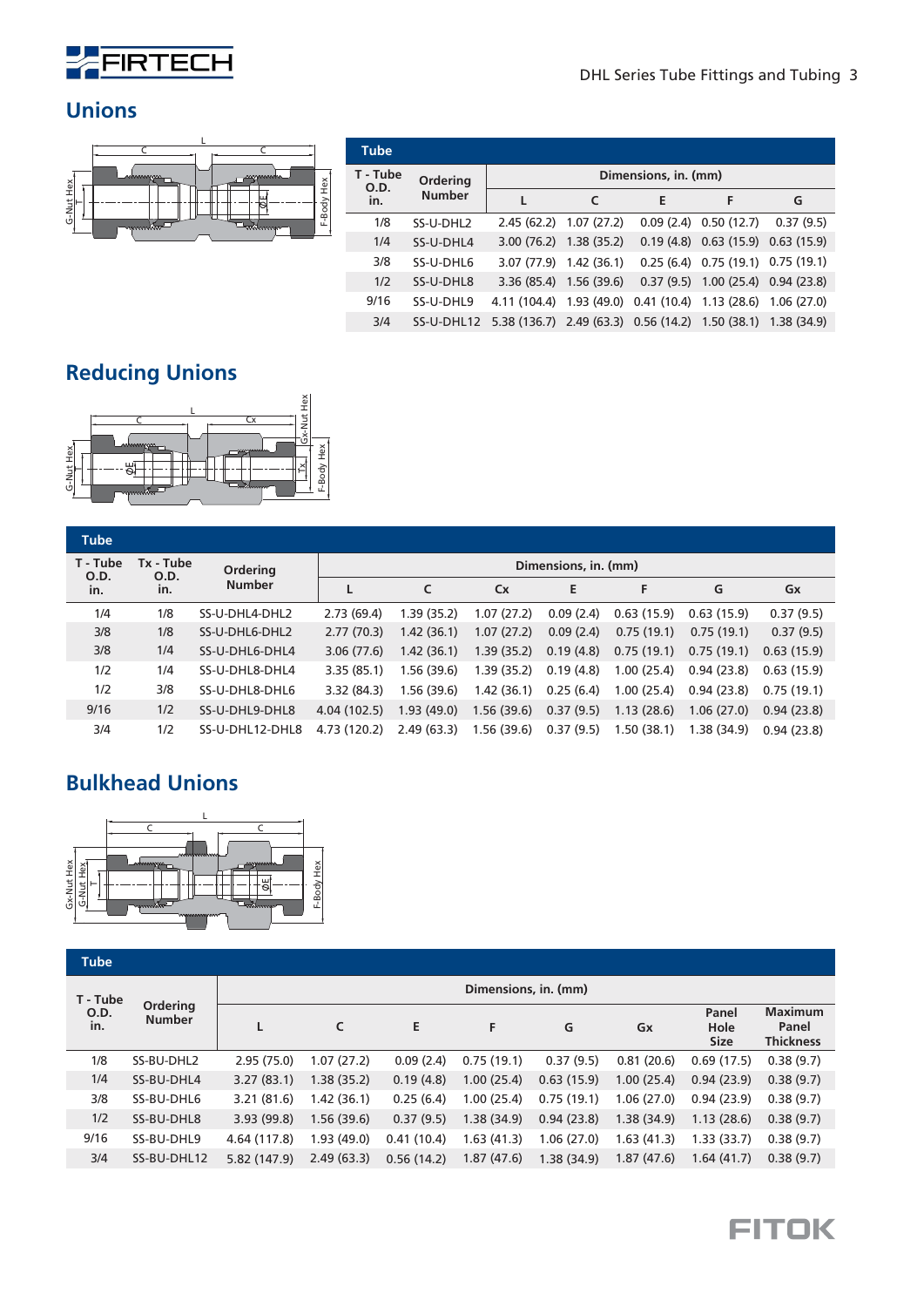

## **Male Connectors**



| <b>Tube</b>      |                      |                  |            |            |                      |            | <b>NPT Thread</b> |
|------------------|----------------------|------------------|------------|------------|----------------------|------------|-------------------|
| T - Tube<br>O.D. | P-NPT<br><b>Size</b> | Ordering         |            |            | Dimensions, in. (mm) |            |                   |
| in.              | in.                  | <b>Number</b>    | L          | C          | Е                    | F          | G                 |
| 1/8              | 1/8                  | SS-CM-DHL2-NS2   | 1.60(40.6) | 1.07(27.2) | 0.09(2.4)            | 0.50(12.7) | 0.37(9.5)         |
| 1/8              | 1/4                  | SS-CM-DHL2-NS4   | 1.72(43.8) | 1.07(27.2) | 0.09(2.4)            | 0.56(14.3) | 0.37(9.5)         |
| 1/8              | 3/8                  | SS-CM-DHL2-NS6   | 1.72(43.8) | 1.07(27.2) | 0.09(2.4)            | 0.69(17.5) | 0.37(9.5)         |
| 1/4              | 1/8                  | SS-CM-DHL4-NS2   | 1.95(49.5) | 1.39(35.2) | 0.19(4.8)            | 0.63(15.9) | 0.63(15.9)        |
| 1/4              | 1/4                  | SS-CM-DHL4-NS4   | 2.08(52.8) | 1.39(35.2) | 0.19(4.8)            | 0.63(15.9) | 0.63(15.9)        |
| 1/4              | 3/8                  | SS-CM-DHL4-NS6   | 2.08(52.8) | 1.39(35.2) | 0.19(4.8)            | 0.69(17.5) | 0.63(15.9)        |
| 1/4              | 1/2                  | SS-CM-DHL4-NS8   | 2.32(59.0) | 1.39(35.2) | 0.19(4.8)            | 0.87(22.2) | 0.63(15.9)        |
| 3/8              | 1/4                  | SS-CM-DHL6-NS4   | 2.17(55.1) | 1.42(36.1) | 0.25(6.4)            | 0.75(19.1) | 0.75(19.1)        |
| 3/8              | 3/8                  | SS-CM-DHL6-NS6   | 2.17(55.1) | 1.42(36.1) | 0.25(6.4)            | 0.75(19.1) | 0.75(19.1)        |
| 3/8              | 1/2                  | SS-CM-DHL6-NS8   | 2.30(58.3) | 1.42(36.1) | 0.25(6.4)            | 0.87(22.2) | 0.75(19.1)        |
| 1/2              | 1/4                  | SS-CM-DHL8-NS4   | 2.53(64.3) | 1.56(39.6) | 0.25(6.4)            | 1.00(25.4) | 0.94(23.8)        |
| 1/2              | 3/8                  | SS-CM-DHL8-NS6   | 2.53(64.3) | 1.56(39.6) | 0.31(7.9)            | 1.00(25.4) | 0.94(23.8)        |
| 1/2              | 1/2                  | SS-CM-DHL8-NS8   | 2.65(67.4) | 1.56(39.6) | 0.37(9.5)            | 1.00(25.4) | 0.94(23.8)        |
| 1/2              | 3/4                  | SS-CM-DHL8-NS12  | 2.53(64.3) | 1.56(39.6) | 0.37(9.5)            | 1.06(27.0) | 0.94(23.8)        |
| 9/16             | 1/4                  | SS-CM-DHL9-NS4   | 3.03(77.0) | 1.93(49.0) | 0.25(6.4)            | 1.13(28.6) | 1.06(27.0)        |
| 9/16             | 1/2                  | SS-CM-DHL9-NS8   | 3.11(79.1) | 1.93(49.0) | 0.41(10.4)           | 1.13(28.6) | 1.06(27.0)        |
| 3/4              | 1/2                  | SS-CM-DHL12-NS8  | 3.74(95.1) | 2.49(63.3) | 0.41(10.4)           | 1.50(38.1) | 1.38(34.9)        |
| 3/4              | 3/4                  | SS-CM-DHL12-NS12 | 3.74(95.1) | 2.49(63.3) | 0.56(14.2)           | 1.50(38.1) | 1.38(34.9)        |
| 3/4              | 1                    | SS-CM-DHL12-NS16 | 3.83(97.4) | 2.49(63.3) | 0.56(14.2)           | 1.50(38.1) | 1.38(34.9)        |



| <b>Tube</b>                                   |             |                |            |            |                      |            | <b>Heavy-duty SAE/MS</b> |
|-----------------------------------------------|-------------|----------------|------------|------------|----------------------|------------|--------------------------|
| T - Tube<br><b>P-SAE/MS</b><br>O.D.<br>Thread |             | Ordering       |            |            | Dimensions, in. (mm) |            |                          |
| in.                                           | <b>Size</b> | <b>Number</b>  | L          | C          | E                    | F          | G                        |
| 1/8                                           | 7/16-20     | SS-CM-DHL2-SH7 | 1.60(40.6) | 1.07(27.2) | 0.09(2.4)            | 0.56(14.3) | 0.37(9.5)                |
| 1/8                                           | $9/16 - 18$ | SS-CM-DHL2-SH9 | 1.66(42.2) | 1.07(27.2) | 0.09(2.4)            | 0.69(17.5) | 0.37(9.5)                |
| 1/4                                           | $7/16 - 20$ | SS-CM-DHL4-SH7 | 2.04(51.7) | 1.39(35.2) | 0.18(4.5)            | 0.63(15.9) | 0.63(15.9)               |
| 1/4                                           | $9/16 - 18$ | SS-CM-DHL4-SH9 | 2.07(52.7) | 1.39(35.2) | 0.19(4.8)            | 0.69(17.5) | 0.63(15.9)               |
| 3/8                                           | $7/16 - 20$ | SS-CM-DHL6-SH7 | 2.09(53.0) | 1.42(36.1) | 0.18(4.5)            | 0.75(19.1) | 0.75(19.1)               |
| 3/8                                           | $9/16 - 18$ | SS-CM-DHL6-SH9 | 2.13(54.0) | 1.42(36.1) | 0.25(6.4)            | 0.75(19.1) | 0.75(19.1)               |
| 1/2                                           | $7/16 - 20$ | SS-CM-DHL8-SH7 | 2.49(63.3) | 1.56(39.6) | 0.18(4.5)            | 1.00(25.4) | 0.94(23.8)               |
| 1/2                                           | $9/16 - 18$ | SS-CM-DHL8-SH9 | 2.49(63.3) | 1.56(39.6) | 0.30(7.5)            | 1.00(25.4) | 0.94(23.8)               |

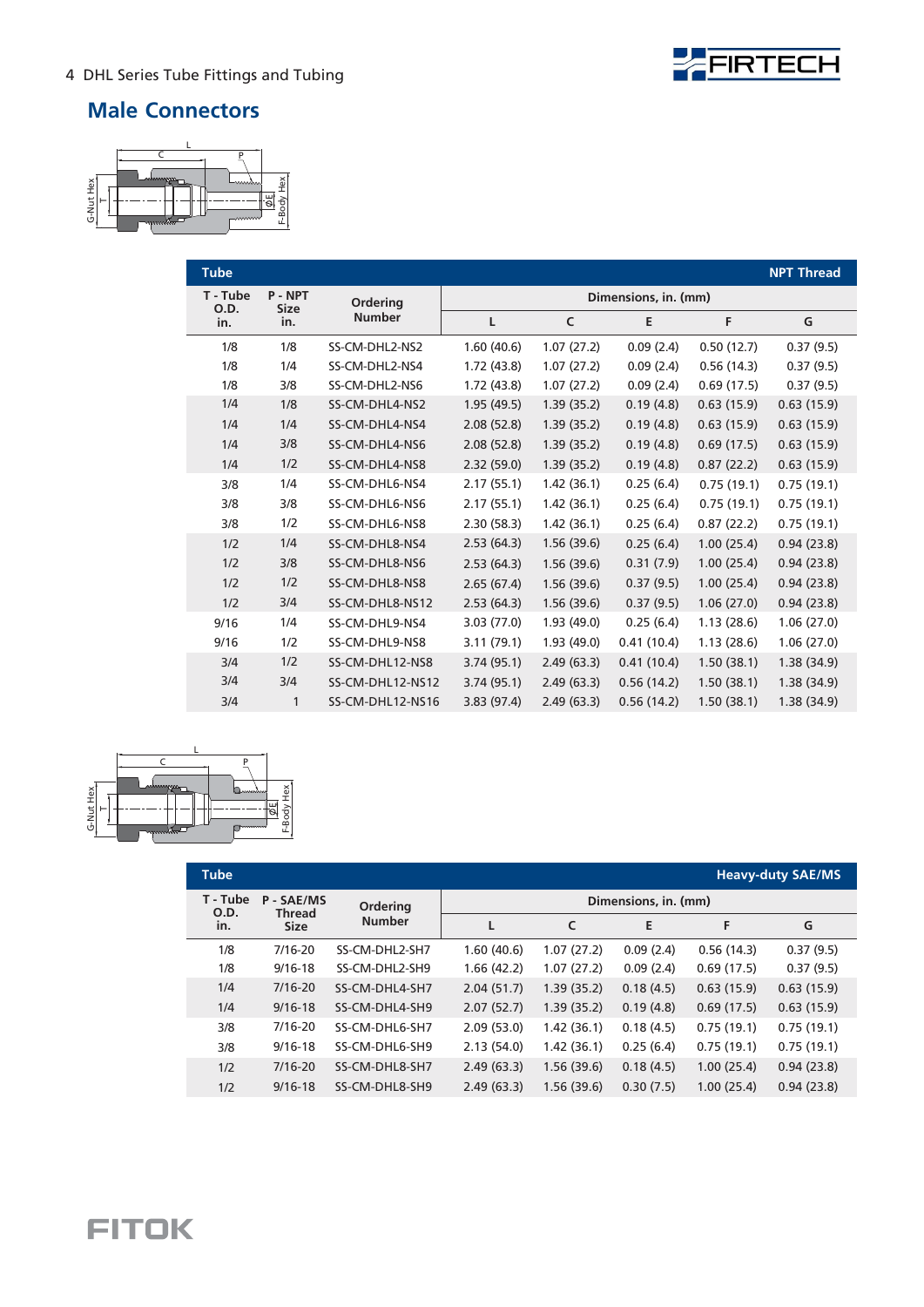

## **Female Connectors**



| <b>Tube</b>                              |     |                 |                           |                         |   |            | <b>NPT Thread</b>         |  |  |
|------------------------------------------|-----|-----------------|---------------------------|-------------------------|---|------------|---------------------------|--|--|
| T - Tube<br>P-NPT<br>O.D.<br><b>Size</b> |     | Ordering        | Dimensions, in. (mm)      |                         |   |            |                           |  |  |
| in.                                      | in. | <b>Number</b>   |                           | C                       | E | F          | G                         |  |  |
| 1/8                                      | 1/8 | SS-CF-DHL2-NS2  | 1.97(50.1)                | 1.07(27.2)              |   | 0.63(15.9) | 0.37(9.5)                 |  |  |
| 1/8                                      | 1/4 | SS-CF-DHL2-NS4  | $2.01(53.3)$ $1.07(27.2)$ |                         |   | 0.94(23.8) | 0.37(9.5)                 |  |  |
| 1/4                                      | 1/4 | SS-CF-DHI 4-NS4 |                           | 2.33 (59.1) 1.38 (35.2) |   |            | $0.94(23.8)$ $0.63(15.9)$ |  |  |
| 3/8                                      | 1/4 | SS-CF-DHL6-NS4  | $2.42(61.5)$ 1.42 (36.1)  |                         |   |            | $0.94(23.8)$ $0.75(19.1)$ |  |  |
| 1/2                                      | 1/4 | SS-CF-DHL8-NS4  | 2.78 (70.6) 1.56 (39.6)   |                         |   |            | $1.00(25.4)$ 0.94 (23.8)  |  |  |
| 1/2                                      | 1/2 | SS-CF-DHL8-NS8  | 3.03(77.0)                | 1.56(39.6)              |   |            | 1.38 (34.9) 0.94 (23.8)   |  |  |
| 3/4                                      | 1/2 | SS-CF-DHL12-NS8 | 3.85(97.8)                | 2.49(63.3)              |   | 1.50(38.1) | 1.38(34.9)                |  |  |

## **Union Elbows**



| Tube             |               |                      |            |            |            |            |  |  |  |
|------------------|---------------|----------------------|------------|------------|------------|------------|--|--|--|
| T - Tube<br>O.D. | Ordering      | Dimensions, in. (mm) |            |            |            |            |  |  |  |
| in.              | <b>Number</b> |                      | C          | E          | F          | G          |  |  |  |
| 1/8              | SS-LU-DHL2    | 1.29(32.7)           | 1.07(27.2) | 0.09(2.4)  | 0.63(15.9) | 0.37(9.5)  |  |  |  |
| 1/4              | SS-LU-DHL4    | 1.70(43.1)           | 1.38(35.2) | 0.19(4.8)  | 0.63(15.9) | 0.63(15.9) |  |  |  |
| 3/8              | SS-LU-DHL6    | 1.67(42.4)           | 1.42(36.1) | 0.25(6.4)  | 0.75(19.1) | 0.75(19.1) |  |  |  |
| 1/2              | SS-LU-DHL8    | 2.03(51.6)           | 1.56(39.6) | 0.37(9.5)  | 1.00(25.4) | 0.94(23.8) |  |  |  |
| 9/16             | SS-I U-DHI 9  | 2.43(61.8)           | 1.93(49.0) | 0.41(10.4) | 1.38(34.9) | 1.06(27.0) |  |  |  |
| 3/4              | SS-LU-DHL12   | 3.11(79.1)           | 2.49(63.3) | 0.56(14.2) | 1.50(38.1) | 1.38(34.9) |  |  |  |

## **Union Reducing Elbows**



| Tube                                             |  |                                                                                 |            |                           |                                                                                    |           |    |                                                                        |                          |                          |  |
|--------------------------------------------------|--|---------------------------------------------------------------------------------|------------|---------------------------|------------------------------------------------------------------------------------|-----------|----|------------------------------------------------------------------------|--------------------------|--------------------------|--|
| T - Tube Tx - Tube<br>O.D.<br>O.D.<br>in.<br>In. |  | Ordering                                                                        |            | Dimensions, in. (mm)      |                                                                                    |           |    |                                                                        |                          |                          |  |
|                                                  |  | <b>Number</b>                                                                   |            | Lx                        |                                                                                    | <b>Cx</b> | Ex | F                                                                      | G                        | Gx                       |  |
| 1/4                                              |  | 1/8 SS-LU-DHL4-DHL2                                                             |            | $1.70(43.1)$ $1.37(34.7)$ |                                                                                    |           |    | $1.38(35.2)$ $1.07(27.2)$ $0.09(2.4)$ $0.63(15.9)$ $0.63(15.9)$        |                          | 0.37(9.5)                |  |
| 3/8                                              |  | 1/8 SS-LU-DHL6-DHL2                                                             | 1.67(42.4) | 1.33(33.7)                |                                                                                    |           |    | $1.42(36.1)$ $1.07(27.2)$ $0.09(2.4)$ $0.75(19.1)$ $0.75(19.1)$        |                          | 0.37(9.5)                |  |
| 3/8                                              |  | 1/4 SS-LU-DHL6-DHL4                                                             | 1.67(42.4) | 1.70 (43.1)               | $1.42$ (36.1) $1.38$ (35.2) $0.19$ (4.8) $0.75$ (19.1) $0.75$ (19.1) $0.63$ (15.9) |           |    |                                                                        |                          |                          |  |
| 1/2                                              |  | 1/4 SS-LU-DHL8-DHL4                                                             | 2.03(51.6) | 1.95 (49.5)               | 1.56 (39.6) 1.38 (35.2) 0.19 (4.8) 0.94 (23.8) 0.94 (23.8) 0.63 (15.9)             |           |    |                                                                        |                          |                          |  |
| 1/2                                              |  | 3/8 SS-LU-DHL8-DHL6                                                             |            | $2.03(51.6)$ 1.96 (49.8)  |                                                                                    |           |    | 1.56 (39.6) 1.42 (36.1) 0.25 (6.4) 0.94 (23.8) 0.94 (23.8) 0.75 (19.1) |                          |                          |  |
| 9/16                                             |  | 1/2 SS-LU-DHL9-DHL8                                                             |            | $2.43(61.8)$ $2.37(40.3)$ | 1.93 (49.0) 1.56 (39.6) 0.37 (9.5) 1.38 (34.9)                                     |           |    |                                                                        | $1.06(27.0)$ 0.94 (23.8) |                          |  |
| 3/4                                              |  | 1/2 SS-LU-DHL12-DHL8 3.11 (79.1) 2.81 (71.3) 2.49 (63.3) 1.56 (39.6) 0.37 (9.5) |            |                           |                                                                                    |           |    | 1.50 (38.1)                                                            |                          | $1.38(34.9)$ 0.94 (23.8) |  |

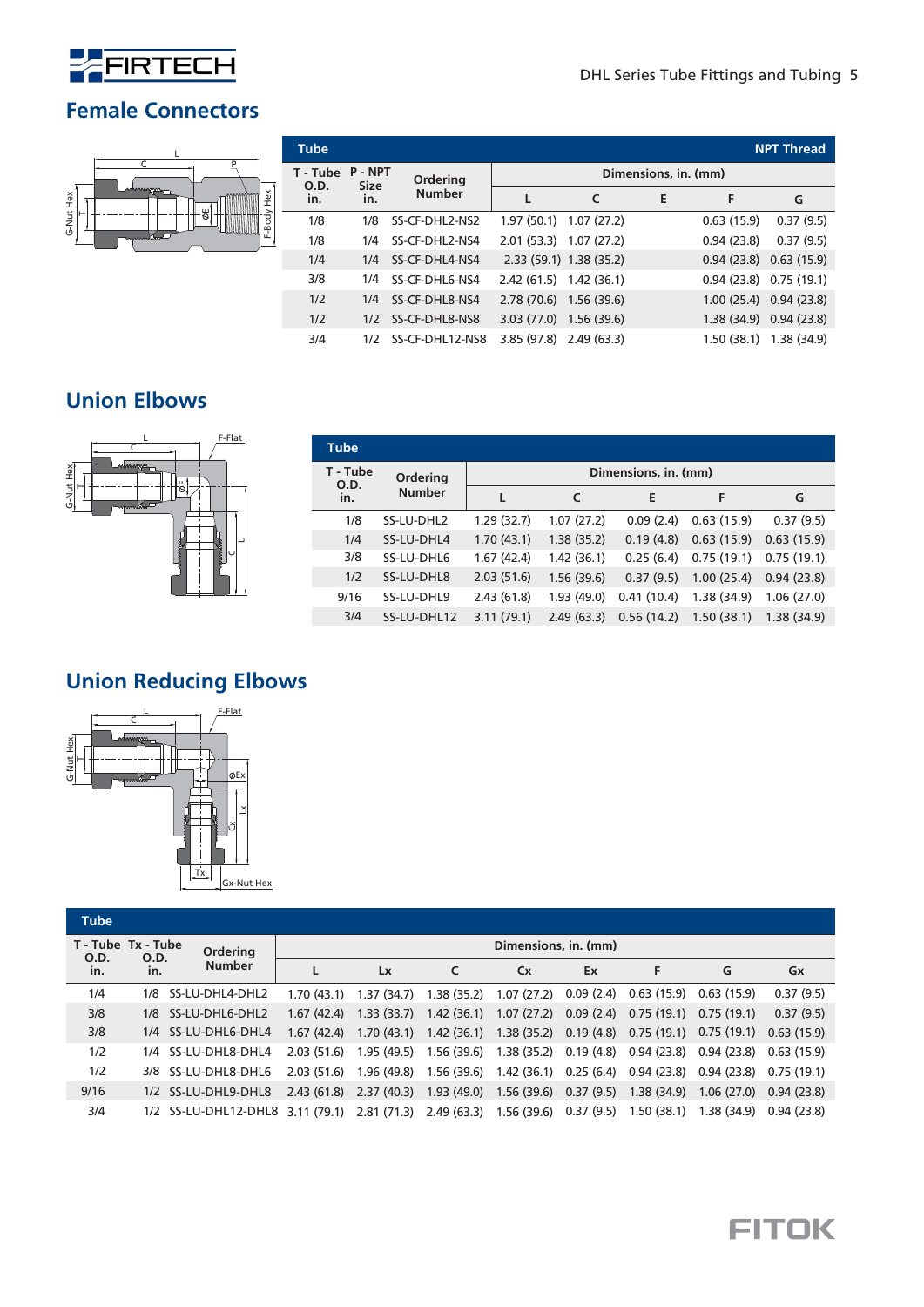

## **Male Elbows**



| <b>Tube</b> |                                                        |                  |            |             |            |            |            | <b>NPT Thread</b> |
|-------------|--------------------------------------------------------|------------------|------------|-------------|------------|------------|------------|-------------------|
|             | T-Tube P-NPT<br><b>Ordering</b><br>O.D.<br><b>Size</b> |                  |            |             |            |            |            |                   |
| in.         | in.                                                    | <b>Number</b>    | L          | Lx          | C          | Ε          | F          | G                 |
| 1/8         | 1/8                                                    | SS-LM-DHL2-NS2   | 1.29(32.7) | 0.79(20.0)  | 1.07(27.2) | 0.09(2.4)  | 0.63(15.9) | 0.37(9.5)         |
| 1/8         | 1/4                                                    | SS-LM-DHL2-NS4   | 1.39(35.3) | 1.00(25.4)  | 1.07(27.2) | 0.09(2.4)  | 0.63(15.9) | 0.37(9.5)         |
| 1/8         | 3/8                                                    | SS-LM-DHL2-NS6   | 1.47(37.4) | 1.00(25.4)  | 1.07(27.2) | 0.09(2.4)  | 0.75(19.1) | 0.37(9.5)         |
| 1/4         | 1/4                                                    | SS-LM-DHL4-NS4   | 1.70(43.1) | 0.94(23.8)  | 1.38(35.2) | 0.19(4.8)  | 0.63(15.9) | 0.63(15.9)        |
| 1/4         | 3/8                                                    | SS-LM-DHL4-NS6   | 1.70(43.1) | 1.00(25.4)  | 1.38(35.2) | 0.19(4.8)  | 0.75(19.1) | 0.63(15.9)        |
| 1/4         | 1/2                                                    | SS-LM-DHL4-NS8   | 1.70(43.1) | 1.38(34.9)  | 1.38(35.2) | 0.19(4.8)  | 1.00(25.4) | 0.63(15.9)        |
| 3/8         | 1/4                                                    | SS-LM-DHL6-NS4   | 1.67(42.4) | 1.00(25.4)  | 1.42(36.1) | 0.25(6.4)  | 0.75(19.1) | 0.75(19.1)        |
| 3/8         | 3/8                                                    | SS-LM-DHL6-NS6   | 1.67(42.4) | 1.06(27.0)  | 1.42(36.1) | 0.25(6.4)  | 0.75(19.1) | 0.75(19.1)        |
| 3/8         | 1/2                                                    | SS-LM-DHL6-NS8   | 1.67(42.4) | 1.38(34.9)  | 1.42(36.1) | 0.25(6.4)  | 1.00(25.4) | 0.75(19.1)        |
| 1/2         | 1/4                                                    | SS-LM-DHL8-NS4   | 2.03(51.6) | 1.19(30.2)  | 1.56(39.6) | 0.25(6.4)  | 1.00(25.4) | 0.94(23.8)        |
| 1/2         | 3/8                                                    | SS-LM-DHL8-NS6   | 2.03(51.6) | 1.19(30.2)  | 1.56(39.6) | 0.31(7.9)  | 1.00(25.4) | 0.94(23.8)        |
| 1/2         | 1/2                                                    | SS-LM-DHL8-NS8   | 2.03(51.6) | 1.38(34.9)  | 1.56(39.6) | 0.37(9.5)  | 1.00(25.4) | 0.94(23.8)        |
| 9/16        | 1/2                                                    | SS-LM-DHL9-NS8   | 2.43(61.8) | 1.56 (39.5) | 1.93(49.0) | 0.41(10.4) | 1.38(34.9) | 1.06(27.0)        |
| 3/4         | 1/2                                                    | SS-LM-DHL12-NS8  | 3.11(79.1) | 1.73(44.0)  | 2.49(63.3) | 0.41(10.4) | 1.50(38.1) | 1.38(34.9)        |
| 3/4         | 3/4                                                    | SS-LM-DHL12-NS12 | 3.11(79.1) | 1.73(44.0)  | 2.49(63.3) | 0.56(14.2) | 1.50(38.1) | 1.38(34.9)        |

## **Union Tees**



| <b>Tube</b>      |               |                      |            |            |             |            |  |  |  |
|------------------|---------------|----------------------|------------|------------|-------------|------------|--|--|--|
| T - Tube<br>O.D. | Ordering      | Dimensions, in. (mm) |            |            |             |            |  |  |  |
| in.              | <b>Number</b> |                      | C          | E          | F           | G          |  |  |  |
| 1/8              | SS-TTT-DHL2   | 1.37(34.7)           | 1.07(27.2) | 0.09(2.4)  | 0.63(15.9)  | 0.37(9.5)  |  |  |  |
| 1/4              | SS-TTT-DHL4   | 1.70(43.1)           | 1.38(35.2) | 0.19(4.8)  | 0.63(15.9)  | 0.63(15.9) |  |  |  |
| 3/8              | SS-TTT-DHL6   | 1.67(42.4)           | 1.42(36.1) | 0.25(6.4)  | 0.75(19.1)  | 0.75(19.1) |  |  |  |
| 1/2              | SS-TTT-DHL8   | 2.03(51.6)           | 1.56(39.6) | 0.37(9.5)  | 1.00(25.4)  | 0.94(23.8) |  |  |  |
| 9/16             | SS-TTT-DHL9   | 2.43(61.8)           | 1.93(49.0) | 0.41(10.4) | 1.38 (34.9) | 1.06(27.0) |  |  |  |
| 3/4              | SS-TTT-DHL12  | 3.11(79.1)           | 2.49(63.3) | 0.56(14.2) | 1.50(38.1)  | 1.38(34.9) |  |  |  |

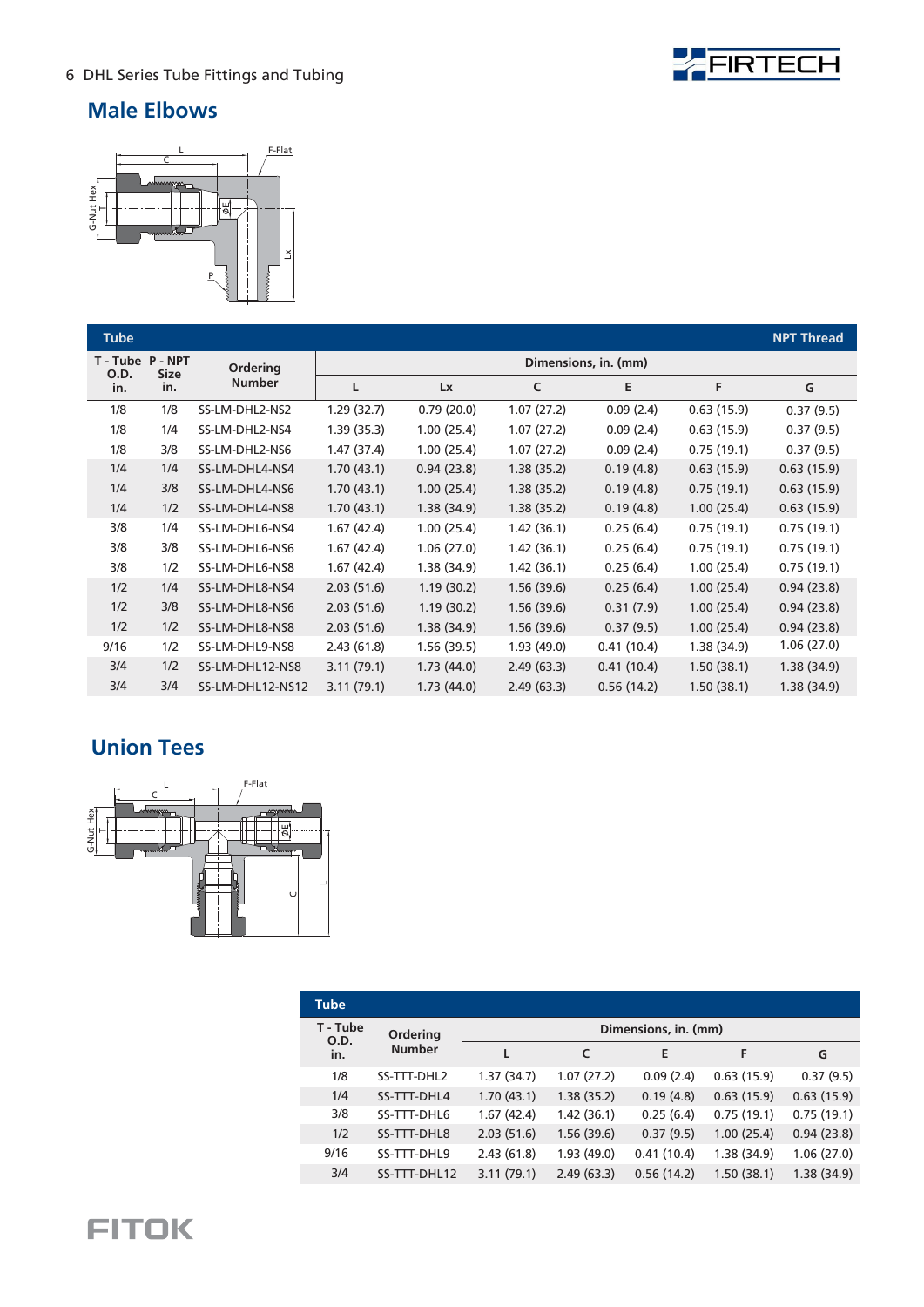

## **Male Branch Tees**



| <b>Tube</b>      |                             |                   |            |                      |            |            |            | <b>NPT Thread</b> |  |
|------------------|-----------------------------|-------------------|------------|----------------------|------------|------------|------------|-------------------|--|
| T - Tube<br>O.D. | <b>P-NPT</b><br><b>Size</b> | Ordering          |            | Dimensions, in. (mm) |            |            |            |                   |  |
| in.<br>in.       |                             | <b>Number</b>     |            | <b>Lx</b>            | C          | E          | F          | G                 |  |
| 1/8              | 1/8                         | SS-TTM-DHL2-NS2   | 1.37(34.7) | 0.79(20.0)           | 1.07(27.2) | 0.09(2.4)  | 0.63(15.9) | 0.37(9.5)         |  |
| 1/8              | 1/4                         | SS-TTM-DHL2-NS4   | 1.37(34.7) | 1.00(25.4)           | 1.07(27.2) | 0.09(2.4)  | 0.63(15.9) | 0.37(9.5)         |  |
| 1/4              | 1/8                         | SS-TTM-DHL4-NS2   | 1.70(43.1) | 0.81(20.6)           | 1.38(35.2) | 0.19(4.8)  | 0.63(15.9) | 0.63(15.9)        |  |
| 1/4              | 1/4                         | SS-TTM-DHL4-NS4   | 1.70(43.1) | 1.00(25.4)           | 1.38(35.2) | 0.19(4.8)  | 0.63(15.9) | 0.63(15.9)        |  |
| 3/8              | 1/4                         | SS-TTM-DHL6-NS4   | 1.67(42.4) | 1.06(27.0)           | 1.42(36.1) | 0.25(6.4)  | 0.75(19.1) | 0.75(19.1)        |  |
| 1/2              | 1/4                         | SS-TTM-DHL8-NS4   | 2.03(51.6) | 1.19(30.2)           | 1.56(39.6) | 0.25(6.4)  | 1.00(25.4) | 0.94(23.8)        |  |
| 1/2              | 3/8                         | SS-TTM-DHL8-NS6   | 2.03(51.6) | 1.19(30.2)           | 1.56(39.6) | 0.31(7.9)  | 1.00(25.4) | 0.94(23.8)        |  |
| 3/4              | 3/4                         | SS-TTM-DHL12-NS12 | 3.11(79.1) | 1.73(44.0)           | 2.49(63.3) | 0.56(14.2) | 1.50(38.1) | 1.38 (34.9)       |  |

## **Union Crosses**



| <b>Tube</b>      |                       |                           |            |                      |                                                                 |            |
|------------------|-----------------------|---------------------------|------------|----------------------|-----------------------------------------------------------------|------------|
| T - Tube<br>O.D. | Ordering              |                           |            | Dimensions, in. (mm) |                                                                 |            |
| in.              | <b>Number</b>         |                           | C          | E                    | F                                                               | G          |
| 1/8              | SS-C-DHL <sub>2</sub> | 1.37 (34.7)               | 1.07(27.2) |                      | $0.09(2.4)$ 0.63 (15.9)                                         | 0.37(9.5)  |
| 1/4              | SS-C-DHL4             | $1.70(43.1)$ $1.38(35.2)$ |            |                      | $0.19(4.8)$ $0.63(15.9)$                                        | 0.63(15.9) |
| 3/8              | SS-C-DHL6             |                           |            |                      | $1.67(42.4)$ $1.42(36.1)$ $0.25(6.4)$ $0.75(19.1)$ $0.75(19.1)$ |            |
| 1/2              | SS-C-DHL8             | $2.03(51.6)$ 1.56 (39.6)  |            |                      | $0.37(9.5)$ 1.00 (25.4)                                         | 0.94(23.8) |
| 9/16             | SS-C-DHL9             | 2.43 (61.8)               |            |                      | 1.93 (49.0) 0.41 (10.4) 1.38 (34.9)                             | 1.06(27.0) |
| 3/4              | SS-C-DHL12            |                           |            |                      | 3.11 (79.1) 2.49 (63.3) 0.56 (14.2) 1.50 (38.1) 1.38 (34.9)     |            |

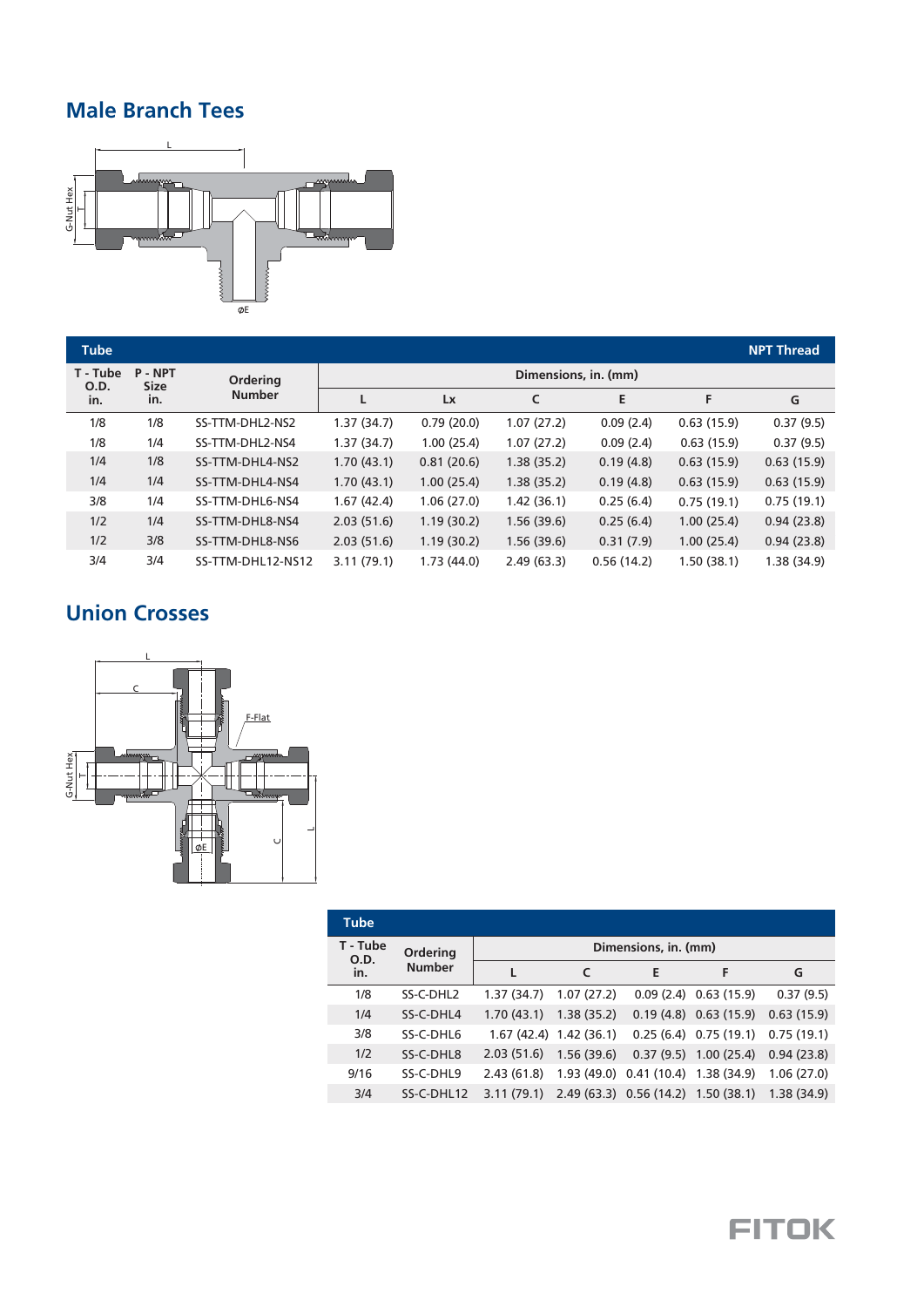

## **Reducers**<sup>®</sup>



| <b>Tube</b> |             |                 |                      |            |            |            |             |            |  |
|-------------|-------------|-----------------|----------------------|------------|------------|------------|-------------|------------|--|
| T - Tube    | Tx - Tube   | <b>Ordering</b> | Dimensions, in. (mm) |            |            |            |             |            |  |
| O.D.<br>in. | O.D.<br>in. | <b>Number</b>   |                      | C          | Е          | F          | G           | Gx         |  |
| 1/4         | 3/8         | SS-R-DHL4-DHM6  | 3.20(82.1)           | 1.38(35.2) | 0.19(4.8)  | 0.63(15.9) | 0.63(15.9)  | 0.75(19.1) |  |
| 1/4         | 1/2         | SS-R-DHL4-DHM8  | 3.37(85.5)           | 1.38(35.2) | 0.19(4.8)  | 0.63(15.9) | 0.63(15.9)  | 0.94(23.8) |  |
| 3/8         | 1/2         | SS-R-DHL6-DHM8  | 3.43(87.1)           | 1.42(36.1) | 0.25(6.4)  | 0.75(19.1) | 0.75(19.1)  | 0.94(23.8) |  |
| 1/2         | 3/8         | SS-R-DHL8-DHM6  | 3.53(89.7)           | 1.56(39.6) | 0.21(5.3)  | 1.00(25.4) | 0.94(23.8)  | 0.75(19.1) |  |
| 1/2         | 3/4         | SS-R-DHL8-DHM12 | 5.13 (130.4)         | 1.56(39.6) | 0.37(9.5)  | 1.00(25.4) | 0.94(23.8)  | 1.38(34.9) |  |
| 9/16        | 3/4         | SS-R-DHL9-DHM12 | 5.32(135.1)          | 1.93(49.0) | 0.41(10.4) | 1.13(28.6) | 1.06(27.0)  | 1.38(34.9) |  |
| 3/4         | 9/16        | SS-R-DHL12-DHM9 | 5.46(138.6)          | 2.49(63.3) | 0.31(7.9)  | 1.50(38.1) | 1.38 (34.9) | 1.06(27.0) |  |

The right ends of reducers will have been preassembled with ferrules before shipping. Please follow the Reinstallation Instructions when *installing the reducers.*  $\mathop{\oplus}$  The right ends of reducers will have been preassembled with ferrules before shipping.

### **Port Connectors**<sup>®</sup>



| <b>Tube</b>      |               |              |                      |             |  |  |  |  |  |
|------------------|---------------|--------------|----------------------|-------------|--|--|--|--|--|
| T - Tube<br>O.D. | Ordering      |              | Dimensions, in. (mm) |             |  |  |  |  |  |
| in.              | <b>Number</b> |              | E                    | G           |  |  |  |  |  |
| 1/8              | SS-P-DHL2     | 1.94(49.2)   | 0.06(1.6)            | 0.37(9.5)   |  |  |  |  |  |
| 1/4              | SS-P-DHL4     | 2.49(63.2)   | 0.12(3.0)            | 0.63(15.9)  |  |  |  |  |  |
| 3/8              | SS-P-DHL6     | 2.58(65.5)   | 0.21(5.3)            | 0.75(19.1)  |  |  |  |  |  |
| 1/2              | SS-P-DHL8     | 2.85(72.3)   | 0.28(7.1)            | 0.94(23.8)  |  |  |  |  |  |
| 9/16             | SS-P-DHL9     | 3.60(91.4)   | 0.31(7.9)            | 1.06(27.0)  |  |  |  |  |  |
| 3/4              | SS-P-DHL12    | 4.52 (114.9) | 0.42(10.7)           | 1.38 (34.9) |  |  |  |  |  |

 $\mathbb O$  The port connectors will have been preassembled with ferrules before shipping. Please follow the Reinstallation Instructions when *installing the port connectors.*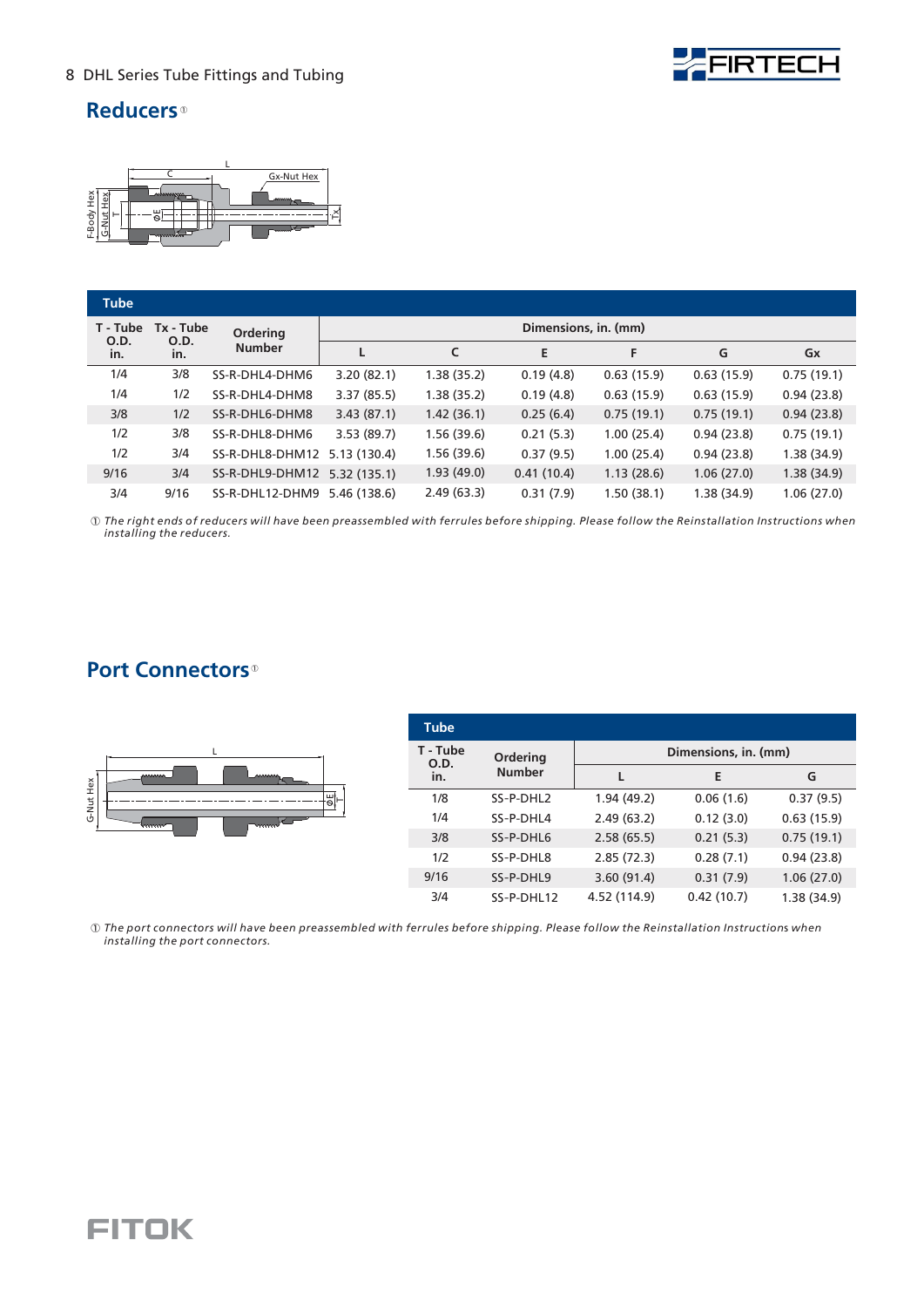

## **Adapters**<sup>®</sup>



| <b>Tube</b>      |              |                               |            |            |                      | <b>NPT Thread</b> |
|------------------|--------------|-------------------------------|------------|------------|----------------------|-------------------|
| T - Tube<br>O.D. | <b>P-NPT</b> | <b>Ordering</b>               |            |            | Dimensions, in. (mm) |                   |
| in.              | <b>Size</b>  | <b>Number</b>                 | L          | E          | F                    | G                 |
| 1/4              | 1/4          | SS-AM-DHM4-NS4                | 2.30(58.5) | 0.12(3.0)  | 0.56(14.3)           | 0.63(15.9)        |
| 3/8              | 1/4          | SS-AM-DHM6-NS4                | 2.38(60.4) | 0.21(5.3)  | 0.56(14.3)           | 0.75(19.1)        |
| 3/8              | 1/2          | SS-AM-DHM6-NS8                | 2.67(67.9) | 0.21(5.3)  | 0.87(22.2)           | 0.75(19.1)        |
| 1/2              | 1/4          | SS-AM-DHM8-NS4                | 2.55(64.8) | 0.25(6.4)  | 0.56(14.3)           | 0.94(23.8)        |
| 1/2              | 1/2          | SS-AM-DHM8-NS8                | 2.84(72.2) | 0.28(7.1)  | 0.87(22.2)           | 0.94(23.8)        |
| 9/16             | 1/2          | SS-AM-DHM9-NS8                | 3.64(92.4) | 0.31(7.9)  | 0.87(22.2)           | 1.06(27.0)        |
| 3/4              | 3/4          | SS-AM-DHM12-NS12 4.22 (107.1) |            | 0.39(10.0) | 1.06(27.0)           | 1.38 (34.9)       |

The port connectors will have been preassembled with ferrules before shipping. Please follow the Reinstallation Instructions when *installing the adapters.* ①

NOTE: Dimensions are for reference only and are subject to change.

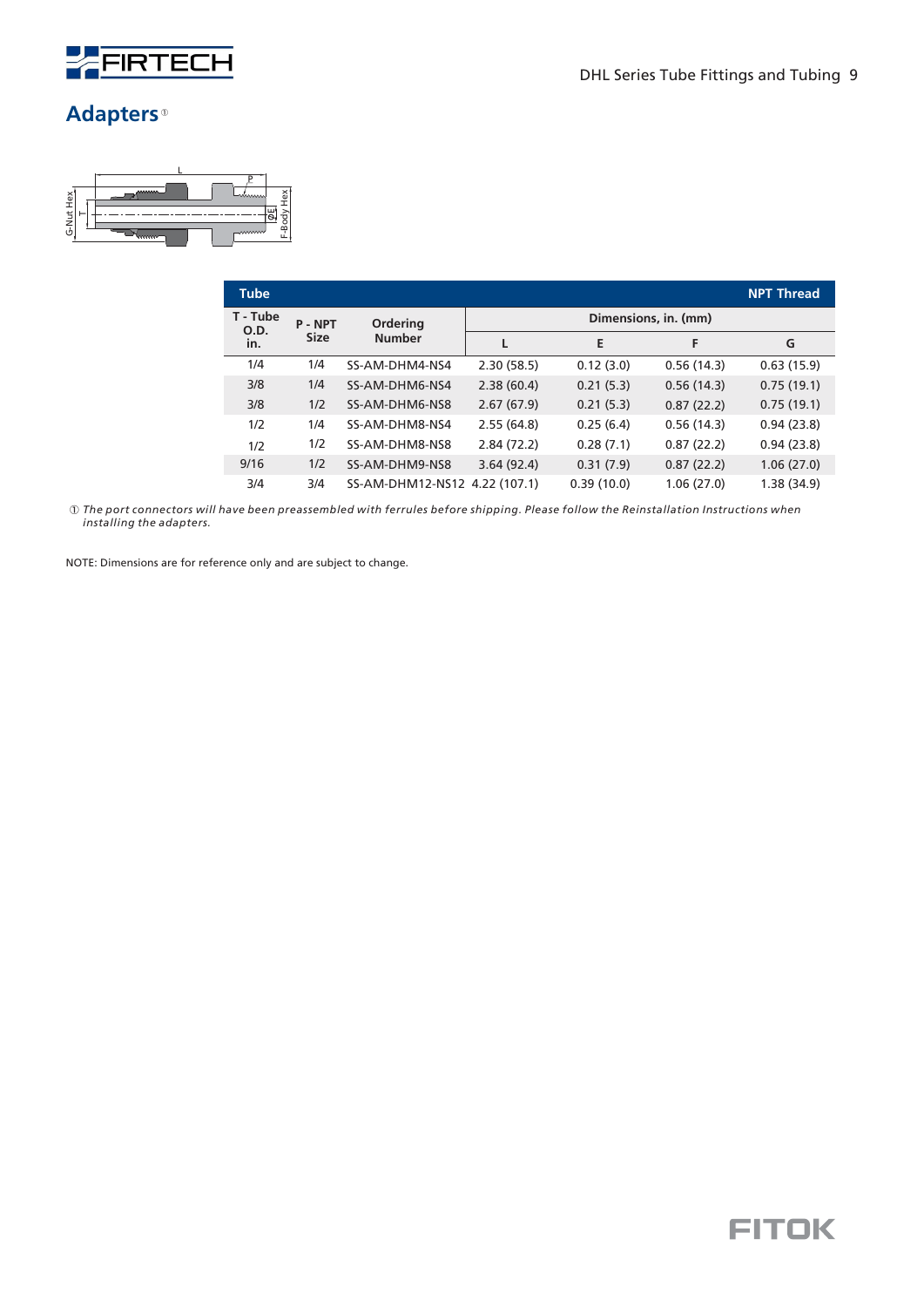





combinations are available.

combinations are available.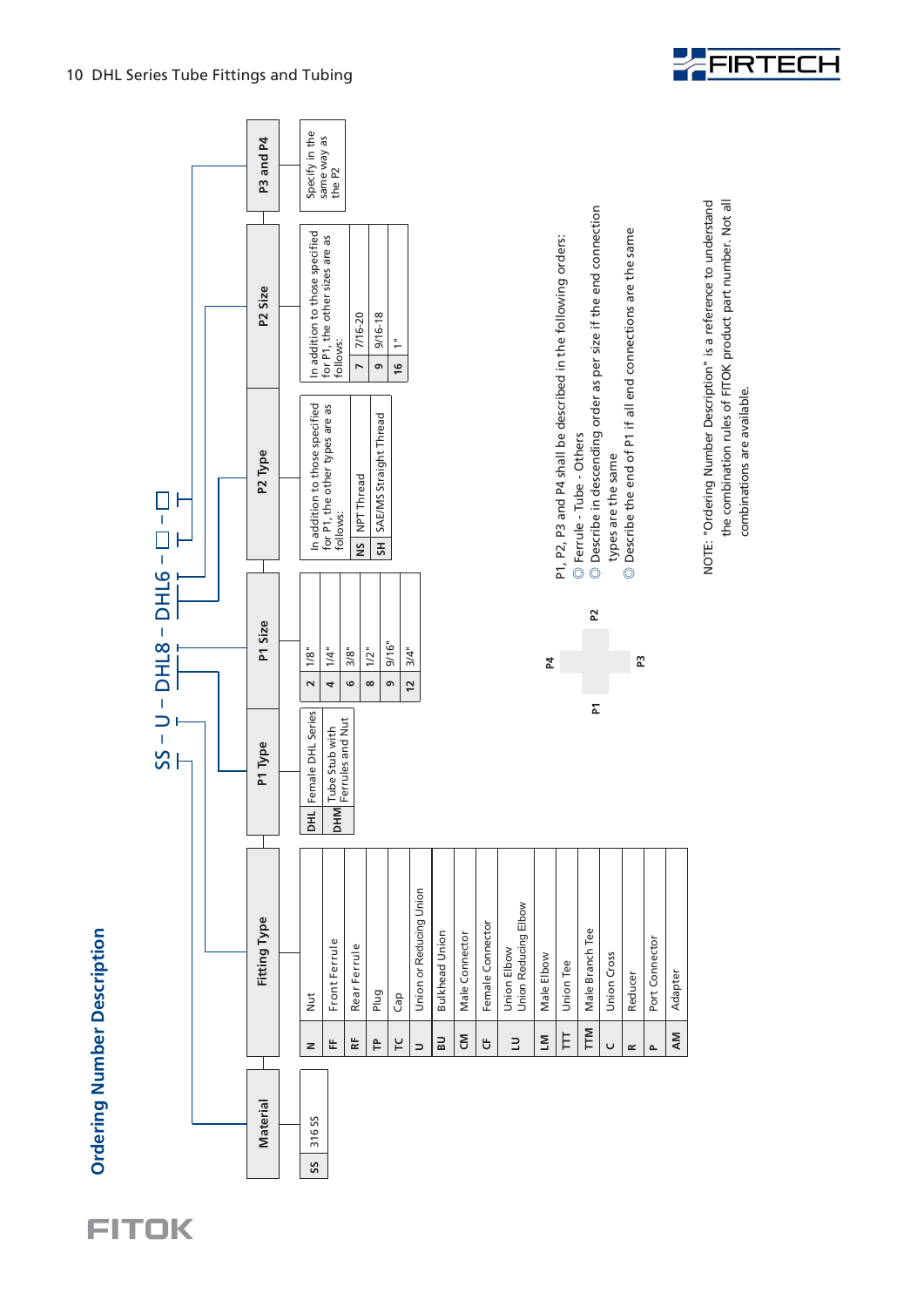

## **Tubing**

- Working pressure up to 15,000 psig (1034 bar) ◎
- Working temperature range: ◎ -325°F to 800°F (-198°C to 427°C)
- Material, size, pressure and heat number marked on the tubing surface ◎ ◎ Seamless, cold-drawn and work-hardened to achieve high strength and corrosion resistance
- ◎ Use with DHL Series tube fittings

### **Material Standards and Mechanical Properties**

**Cold-drawn 1/8-Hard Stainless Steel Seamless Tubing**



| <b>Material Grade</b> | <b>UNS</b>    | <b>Yield Strength</b><br>ksi | <b>Tensile Strength</b><br>ksi | <b>Elongation in</b><br>2 in. min.% | Hardness, Max. |
|-----------------------|---------------|------------------------------|--------------------------------|-------------------------------------|----------------|
| 316/316L              | S31600/S31603 | 75 to 110                    | 105 to 140                     | 20                                  | 26 HRC         |

### **Heavy-wall Annealed Stainless Steel Seamless Tubing** 1

| <b>Material Grade</b> | <b>UNS</b>    | Yield Strength,<br>min, ksi | Tensile Strength,<br>min, ksi | <b>Elongation in</b><br>$2$ in. min. % | Hardness, Max. |
|-----------------------|---------------|-----------------------------|-------------------------------|----------------------------------------|----------------|
| 316/316L              | S31600/S31603 | 30                          |                               | 35                                     | <b>90 HRB</b>  |

① Fully annealed, high-quality type 316/316L stainless steel tubing ASTM A269 or A213, or equivalent.

### **Working Pressure**

- ◎ The allowable working pressures in the table below are based on ASME B31.3 at ambient temperature.
- ◎ To get the allowable working pressure at elevated temperature, use the allowable working pressure at ambient temperature to multiply the factors in the table of Elevated Temperature Factors on the next page.

### **Cold-drawn 1/8-Hard Stainless Steel Seamless Tubing**

| Tube O.D.<br>in. | <b>Wall Thickness</b><br>in. | <b>Working Pressure</b><br>psig (bar) |
|------------------|------------------------------|---------------------------------------|
| 1/4              | 0.065                        | 15,000 (1034)                         |
| 3/8              | 0.083                        | 15,000 (1034)                         |
| 1/2              | 0.109                        | 15,000 (1034)                         |
| 9/16             | 0.125                        | 15,000 (1034)                         |
| 3/4              | 0.165                        | 15,000 (1034)                         |

#### **Heavy-wall Annealed Stainless Steel Seamless Tubing**

| Tube O.D.<br>in. | <b>Wall Thickness</b><br>in. | <b>Working Pressure</b><br>psig (bar) |
|------------------|------------------------------|---------------------------------------|
| 1/8              | 0.037                        | 15,000 (1034)                         |
| 1/4              | 0.083                        | 15,000 (1034)                         |
| 1/4              | 0.065                        | 10,300 (710)                          |
| 3/8              | 0.118                        | 15,000 (1034)                         |
| 3/8              | 0.095                        | 10,000 (690)                          |
| 1/2              | 0.156                        | 15,000 (1034)                         |
| 1/2              | 0.134                        | 11,200 (772)                          |
| 9/16             | 0.188                        | 15,000 (1034)                         |
| 3/4              | 0.240                        | 15,000 (1034)                         |
| 3/4              | 0.188                        | 10,000 (690)                          |

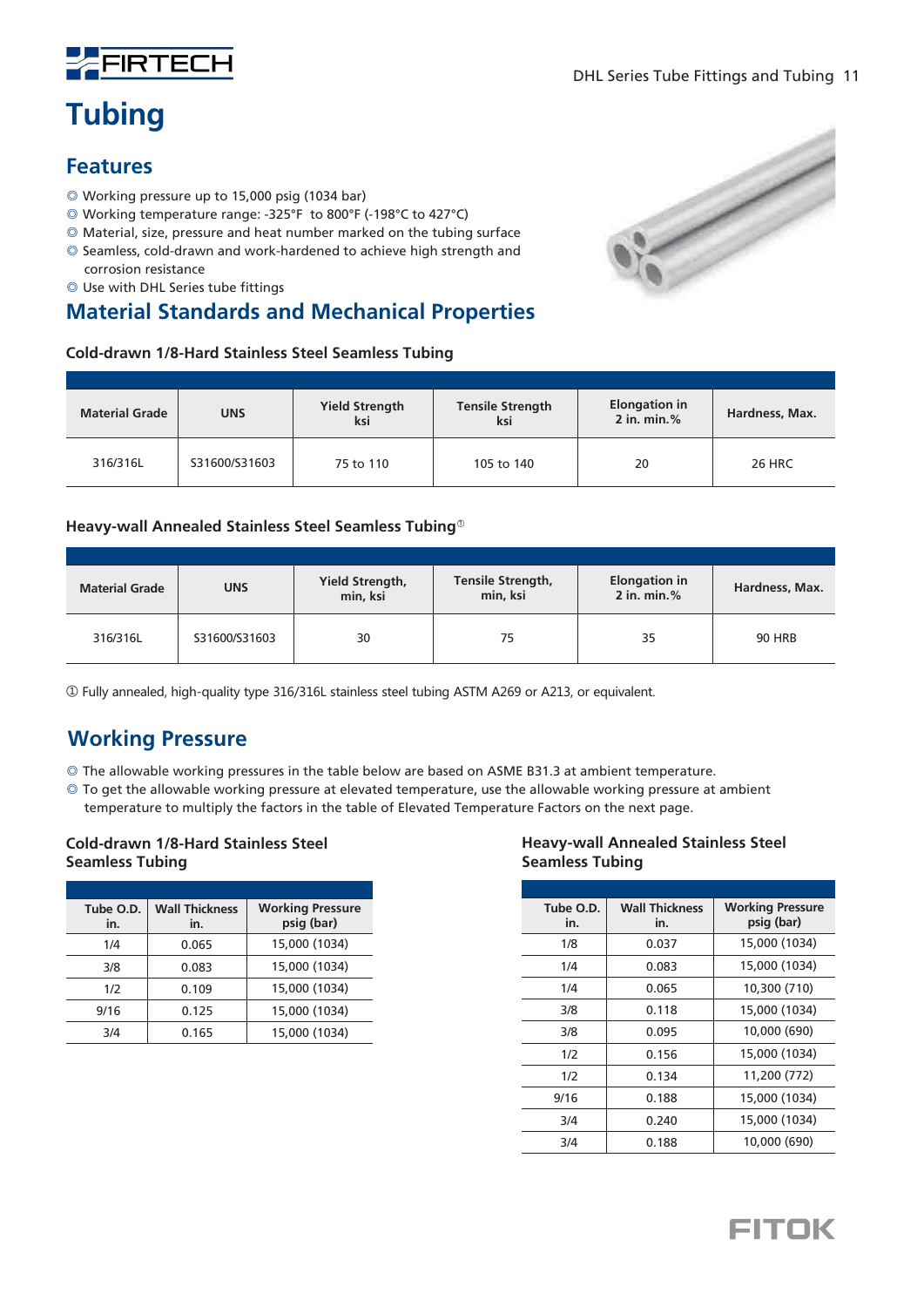

#### **Elevated Temperature Factors**

| <b>Material Grade</b> | <b>Temperature</b> | <b>Factor</b> |      |
|-----------------------|--------------------|---------------|------|
|                       | °F                 | °C            |      |
|                       | 100                | 38            | 1.00 |
|                       | 200                | 93            | 1.00 |
|                       | 300                | 149           | 1.00 |
| 316/316L              | 400                | 204           | 0.96 |
|                       | 500                | 260           | 0.89 |
|                       | 600                | 316           | 0.85 |
|                       | 700                | 371           | 0.81 |
|                       | 800                | 427           | 0.79 |

## **Ordering Information**

#### **Cold-drawn 1/8-Hard Stainless Steel Seamless Tubing**

| Tube O.D.<br>in. | <b>Wall Thickness</b><br>in. | <b>Basic Ordering</b><br><b>Number</b> | Tolerance O.D.<br>in. | <b>Wall Thickness Tolerance</b><br>In. |
|------------------|------------------------------|----------------------------------------|-----------------------|----------------------------------------|
| 1/4              | 0.065                        | SS-15T4H-065-                          | 0.255/0.245           | 0.0585/0.0715                          |
| 3/8              | 0.083                        | SS-15T6H-083-                          | 0.370/0.380           | 0.0747/0.0913                          |
| 1/2              | 0.109                        | SS-15T8H-109-                          | 0.505/0.495           | 0.9810/0.1199                          |
| 9/16             | 0.125                        | SS-15T9H-125-                          | 0.557/0.567           | 0.1125/0.1375                          |
| 3/4              | 0.165                        | SS-15T12H-165-                         | 0.745/0.755           | 0.1485/0.1815                          |

#### **Heavy-wall Annealed Stainless Steel Seamless Tubing**

| <b>Wall Thickness Tolerance</b><br><b>Wall Thickness</b><br>Tube O.D.<br><b>Basic Ordering</b><br>Tolerance O.D.<br><b>Number</b><br>in.<br>in.<br>in.<br>in.<br>0.0333/0.0407<br>0.128/0.122<br>1/8<br>SS-15T2-037-<br>0.037<br>0.255/0.245<br>0.0747/0.0913<br>SS-15T4-083-<br>1/4<br>0.083<br>0.255/0.245<br>0.0585/0.0715<br>1/4<br>0.065<br>SS-15T4-065-<br>3/8<br>0.118<br>SS-15T6-118-<br>0.370/0.380<br>0.1062/0.1298<br>0.370/0.380<br>0.0855/0.1045<br>SS-15T6-095-<br>3/8<br>0.095<br>0.505/0.495<br>0.1404/0.1716<br>1/2<br>SS-15T8-156-<br>0.156<br>0.505/0.495<br>0.1206/0.1474<br>1/2<br>0.134<br>SS-15T8-134-<br>0.557/0.567<br>0.1692/0.2068<br>9/16<br>0.188<br>SS-15T9-188- |     |       |               |             |               |
|------------------------------------------------------------------------------------------------------------------------------------------------------------------------------------------------------------------------------------------------------------------------------------------------------------------------------------------------------------------------------------------------------------------------------------------------------------------------------------------------------------------------------------------------------------------------------------------------------------------------------------------------------------------------------------------------|-----|-------|---------------|-------------|---------------|
|                                                                                                                                                                                                                                                                                                                                                                                                                                                                                                                                                                                                                                                                                                |     |       |               |             |               |
|                                                                                                                                                                                                                                                                                                                                                                                                                                                                                                                                                                                                                                                                                                |     |       |               |             |               |
|                                                                                                                                                                                                                                                                                                                                                                                                                                                                                                                                                                                                                                                                                                |     |       |               |             |               |
|                                                                                                                                                                                                                                                                                                                                                                                                                                                                                                                                                                                                                                                                                                |     |       |               |             |               |
|                                                                                                                                                                                                                                                                                                                                                                                                                                                                                                                                                                                                                                                                                                |     |       |               |             |               |
|                                                                                                                                                                                                                                                                                                                                                                                                                                                                                                                                                                                                                                                                                                |     |       |               |             |               |
|                                                                                                                                                                                                                                                                                                                                                                                                                                                                                                                                                                                                                                                                                                |     |       |               |             |               |
|                                                                                                                                                                                                                                                                                                                                                                                                                                                                                                                                                                                                                                                                                                |     |       |               |             |               |
|                                                                                                                                                                                                                                                                                                                                                                                                                                                                                                                                                                                                                                                                                                |     |       |               |             |               |
|                                                                                                                                                                                                                                                                                                                                                                                                                                                                                                                                                                                                                                                                                                | 3/4 | 0.240 | SS-15T12-240- | 0.745/0.755 | 0.2160/0.2640 |
| 0.745/0.755<br>0.1692/0.2068<br>0.188<br>3/4<br>SS-15T12-188-                                                                                                                                                                                                                                                                                                                                                                                                                                                                                                                                                                                                                                  |     |       |               |             |               |

Add the length designator as a suffix to the basic ordering number to get the complete ordering number. The length designator "-10" means 10 feet. The length designator "-3M" means 3 meters.

Examples:

1. If 10 feet of 1/8" O.D. annealed tubing is needed, the complete ordering number is SS-15T2-037**-10.**

2. If 3 meters of 1/8" O.D. annealed tubing is needed, the complete ordering number is SS-15T2-037**-3M.**

NOTE: The tubing is available in random lengths but no more than 20 feet (6 meters).

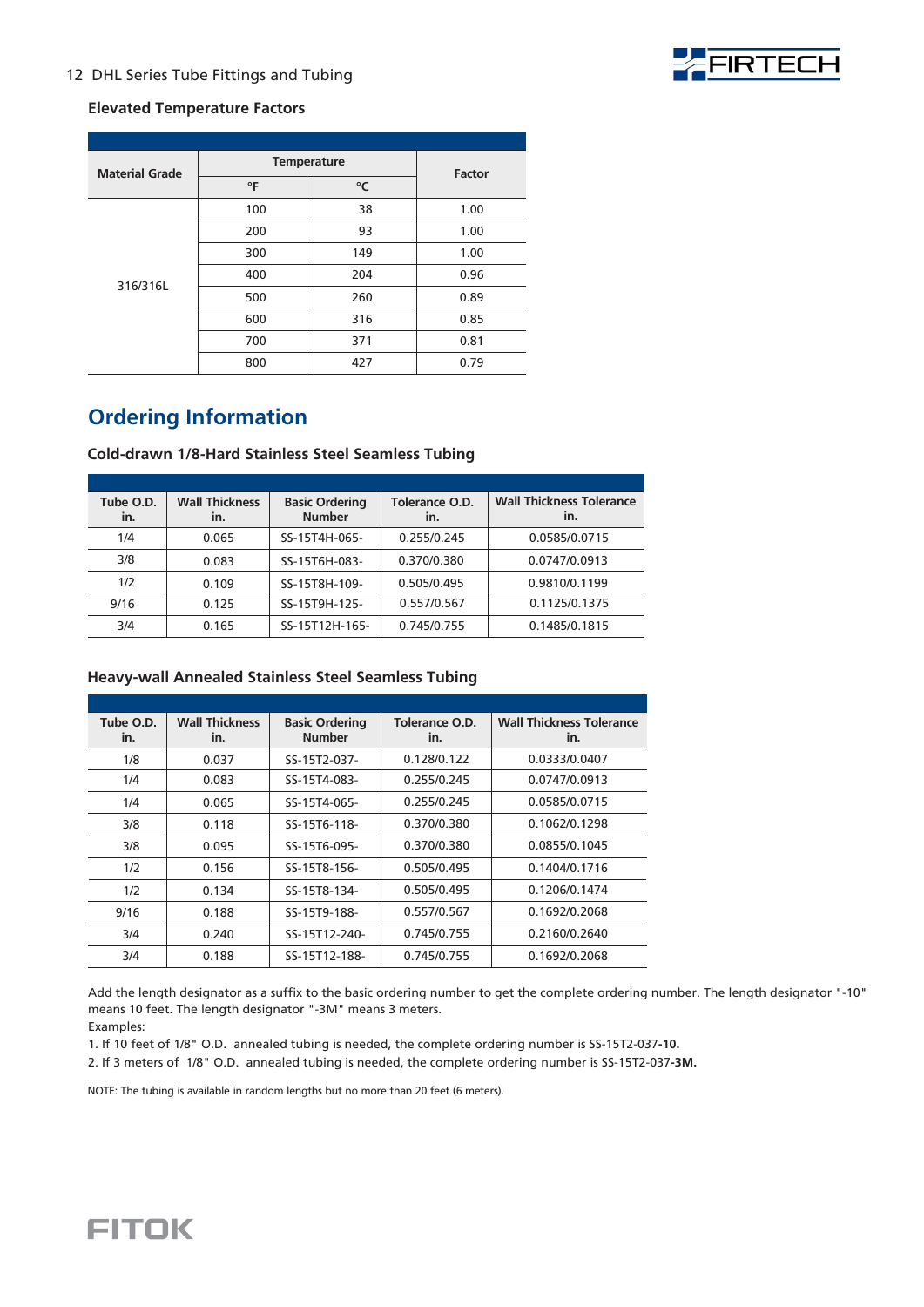

## **Installation Instructions**

### **For Tube O.D. 1/8", 1/4", 3/8" and 1/2"**

### **Without Manual Presetting Tool**

- 1. Put the nut and ferrules onto the tubing in fixed sequence and orientation (Fig. 1).
- 2. Insert the tubing into the fitting body or the valve. Finger tight the nut. Make sure that the tubing rests firmly on the shoulder of the fitting body or the valve (Fig. 2).
- 3. Mark the nut and the fitting body or the valve (Fig. 3).
- 4. Hold the fitting body or the valve steady. For tube O.D. 1/8", tighten the nut 1 1/4 turns with a wrench. For tube O.D. 1/4", 3/8" and 1/2", tighten the nut 1 1/2 turns with a wrench (Fig. 4).



### **With Manual Presetting Tool**

- 1. Put the nut and ferrules onto the tubing in fixed sequence and orientation (Fig. 1).
- 2. Insert the tubing into the manual presetting tool. Finger tight the nut. Make sure that the tubing rests firmly on the shoulder of the presetting tool (Fig. 5).
- 3. Mark the nut and the manual presetting tool (Fig. 6).
- 4. Hold the manual presetting tool steady. For tube O.D. 1/8", tighten the nut 1 1/4 turns with a wrench. For tube O.D. 1/4", 3/8" and 1/2", tighten the nut 1 1/2 turns with a wrench.
- 5. Loosen the nut and remove the tubing with preassembled ferrules from the manual presetting tool (Fig. 7).

NOTE: If the tubing sticks into the manual presetting tool, remove the tubing by gently rocking it back and forth. Do not rotate the tubing.

6. Insert the tubing with preassembled ferrules into the fitting body or the valve. Finger tight the nut (Fig. 8).

7. Tighten the nut 1/4 turn with a wrench while holding the fitting body or the valve steady.





## FITOK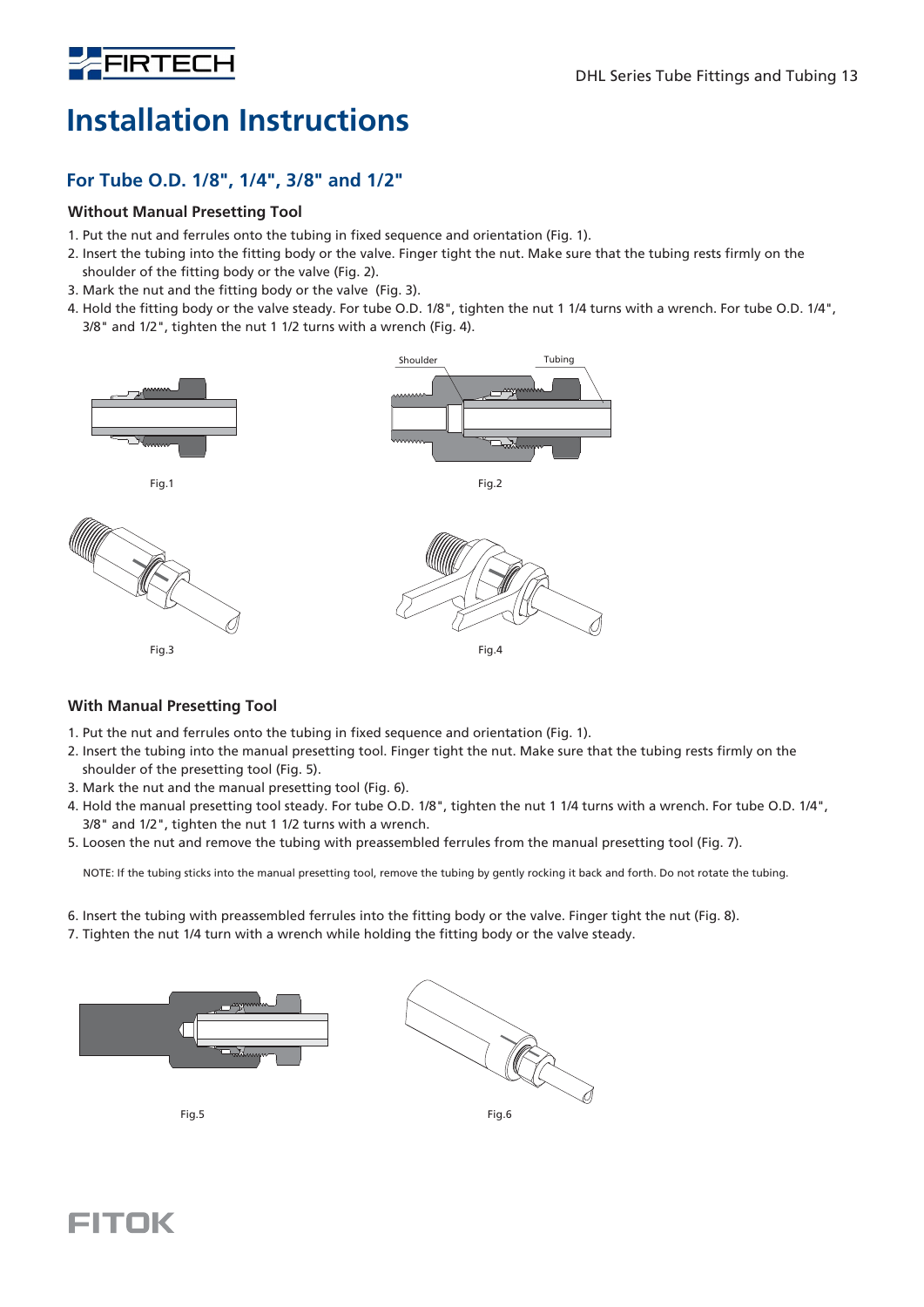#### 14 DHL Series Tube Fittings and Tubing





### **For Tube O.D. 9/16", 3/4" and 1/2"**

- 1. Preassemble the ferrules onto tubing using the hydraulic presetting tool. For details, please contact FITOK for instruction manual **Hydraulic Presetting Tools**.
- 2. Insert the tubing with preassembled ferrules into the fitting body or the valve. Finger tight the nut.
- 3. Tighten the nut 1/4 turn with a wrench while holding the fitting body or the valve steady.

### **For Plugs**

- 1. Insert the plug into the fitting body or the valve.Finger tight the nut.
- 2. Tighten the nut 1/4 turn with a wrench while holding the fitting body or the valve steady.

### **Reinstallation Instructions**

- 1. Insert the tubing with preassembled ferrules into the fitting body or the valve. Finger tight the nut.
- 2. Tighten the nut 1/4 turn with a wrench while holding the fitting body or the valve steady. After frequent reassemblies, 1/8 turn might be sufficient.

### **Cautions**

- 1. Do not loosen or tighten fittings when the system is pressurized.
- 2. When assembling a tube fitting, screw the nut while holding the body steady.

## **FITOK**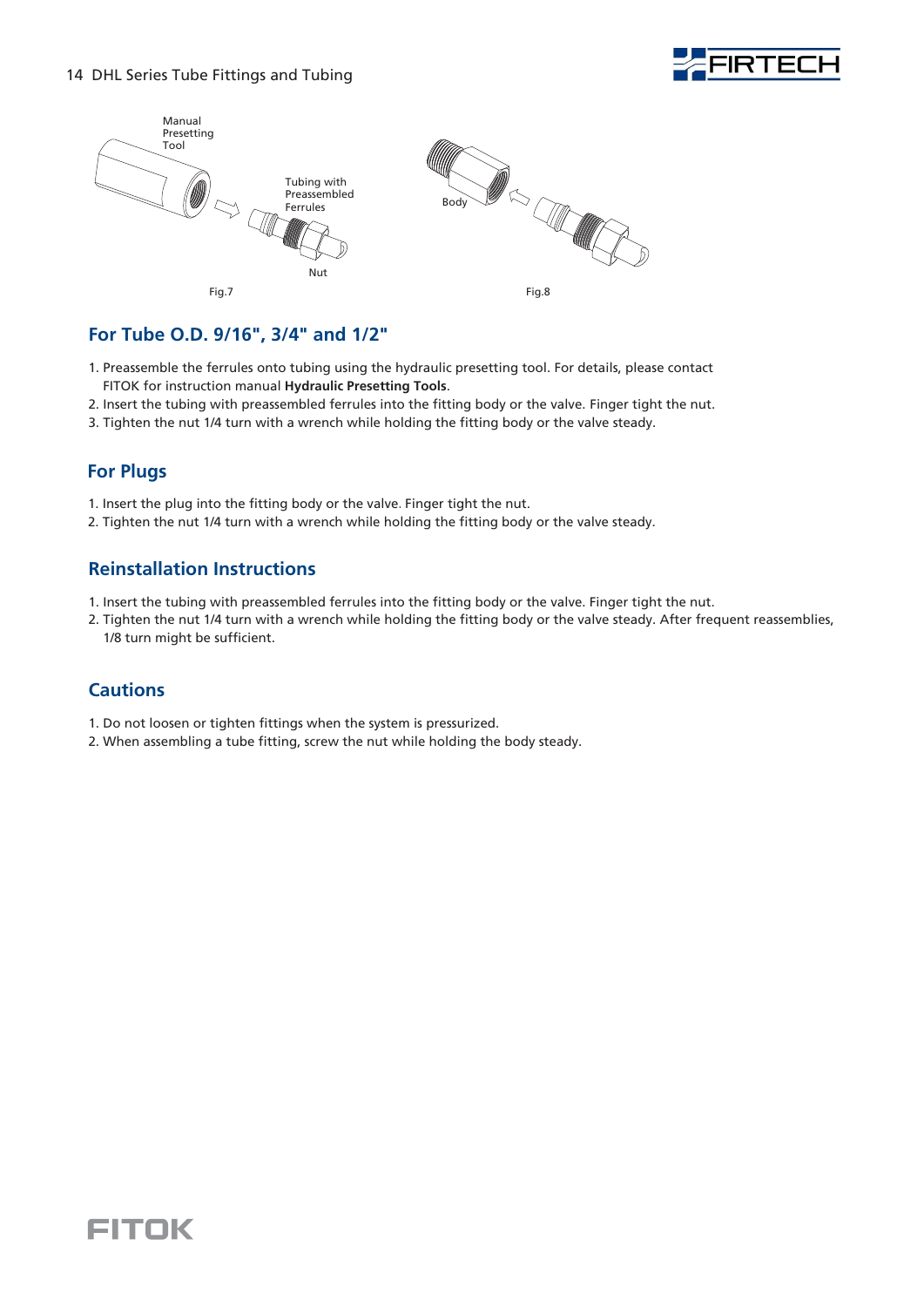

## **Tools and Accessories**

### **Manual Presetting Tools**

To preset double ferrules onto DHL Series tubing. Tubing sizes available in 1/8", 1/4", 3/8" and 1/2" O.D.

| <b>Ordering Number</b> | Tube O.D., in. |
|------------------------|----------------|
| PST-2D                 | 1/8            |
| PST-4D                 | 1/4            |
| PST-6D                 | 3/8            |
| PST-8D                 | 1/2            |

## **Hydraulic Presetting Tools**

To preset double ferrules onto DHL Series tubing. Tubing sizes available in 1/2", 9/16" and 3/4" O.D.

| <b>Ordering Number</b> | <b>Description</b>                                              |
|------------------------|-----------------------------------------------------------------|
| HPT-DHF                | With full set of die heads                                      |
| HPT-H                  | Without die heads<br>The die heads can be ordered individually. |

### **Die Heads**

| <b>Ordering Number</b> | Tube O.D., in. |  |
|------------------------|----------------|--|
| HPT-H-DHL8             | 1/2            |  |
| HPT-H-DHL9             | 9/16           |  |
| HPT-H-DHI 12           | 3/4            |  |